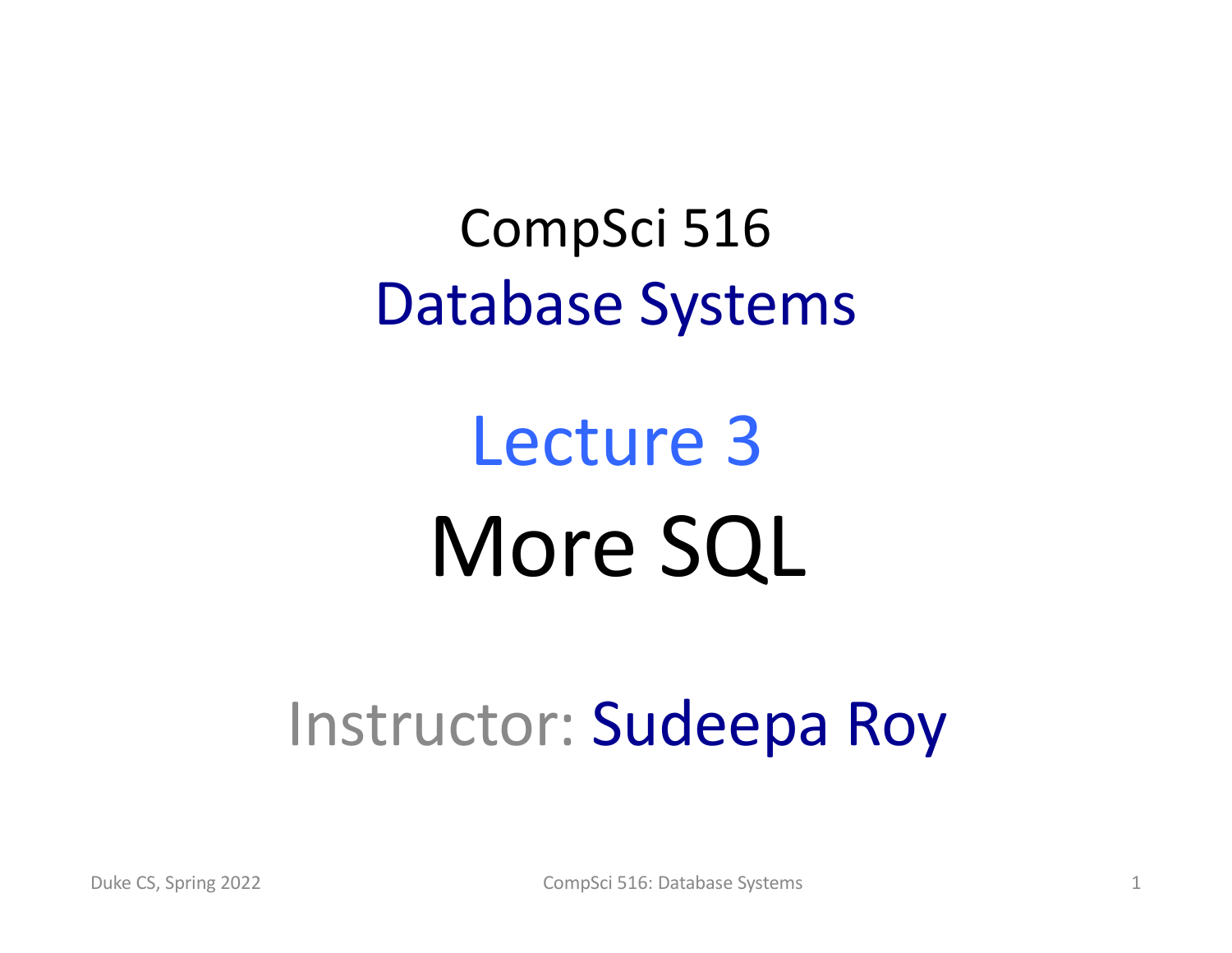# Announcements - 01/13 (Thus)

- HW1-Part 1 posted on sakai: Resources -> Homeworks -> HW1
	- Part 2 will have SQL queries and data analysis, and submission instructions
	- If you have not started working on it yet, start soon!
	- Both parts due on 01/27/2022 (Thursday)

- Threads for project teams posted on Ed
	- If you are looking for teammates or a team, please post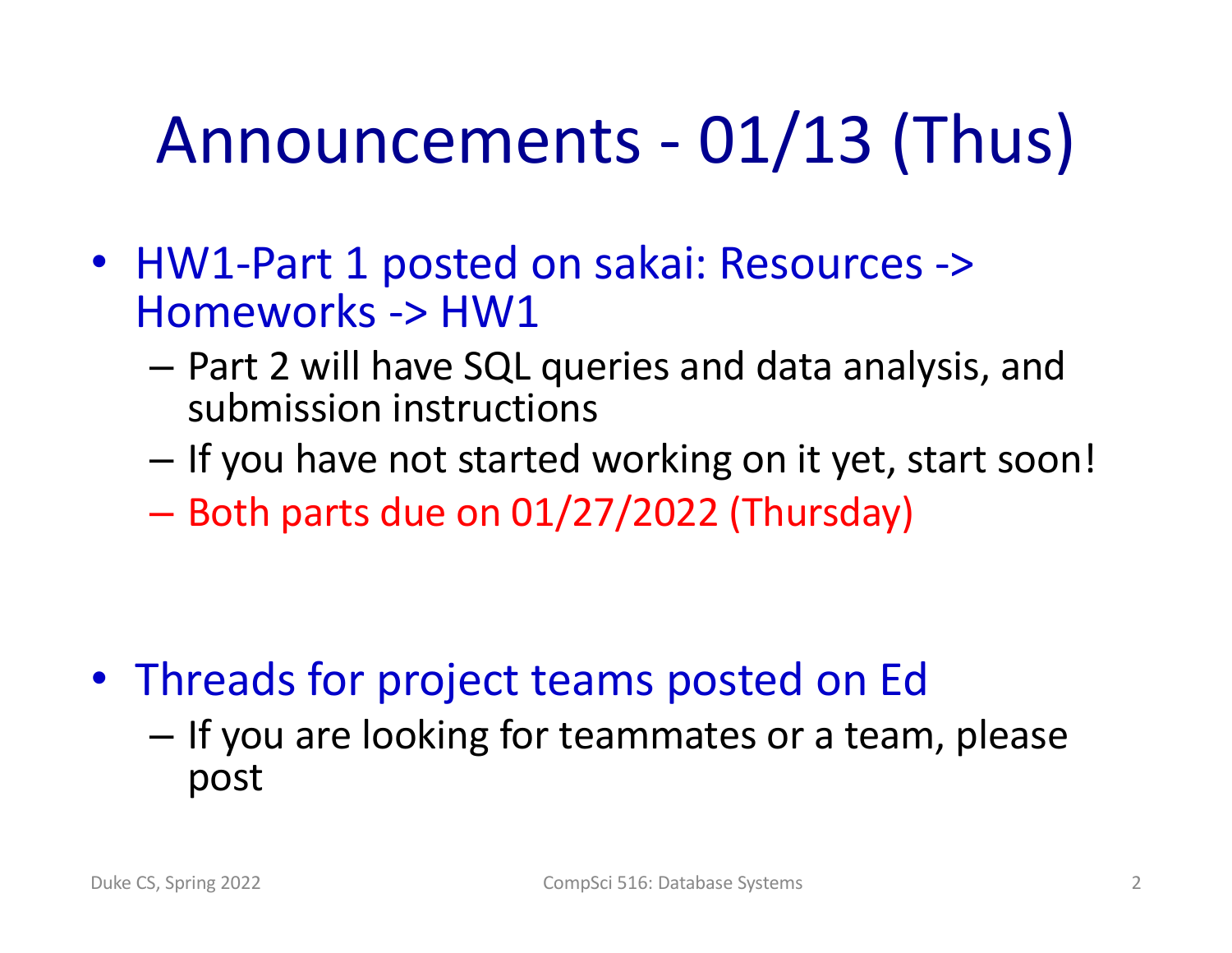This is an overview and not exhaustive operations allowed in SQL

### You will learn more as you run queries Try on MovieLens data

Users-Ratings-Movies Sailors-Reserved-Boats Students-Enrolled-Courses

### (entity-relationship-entity)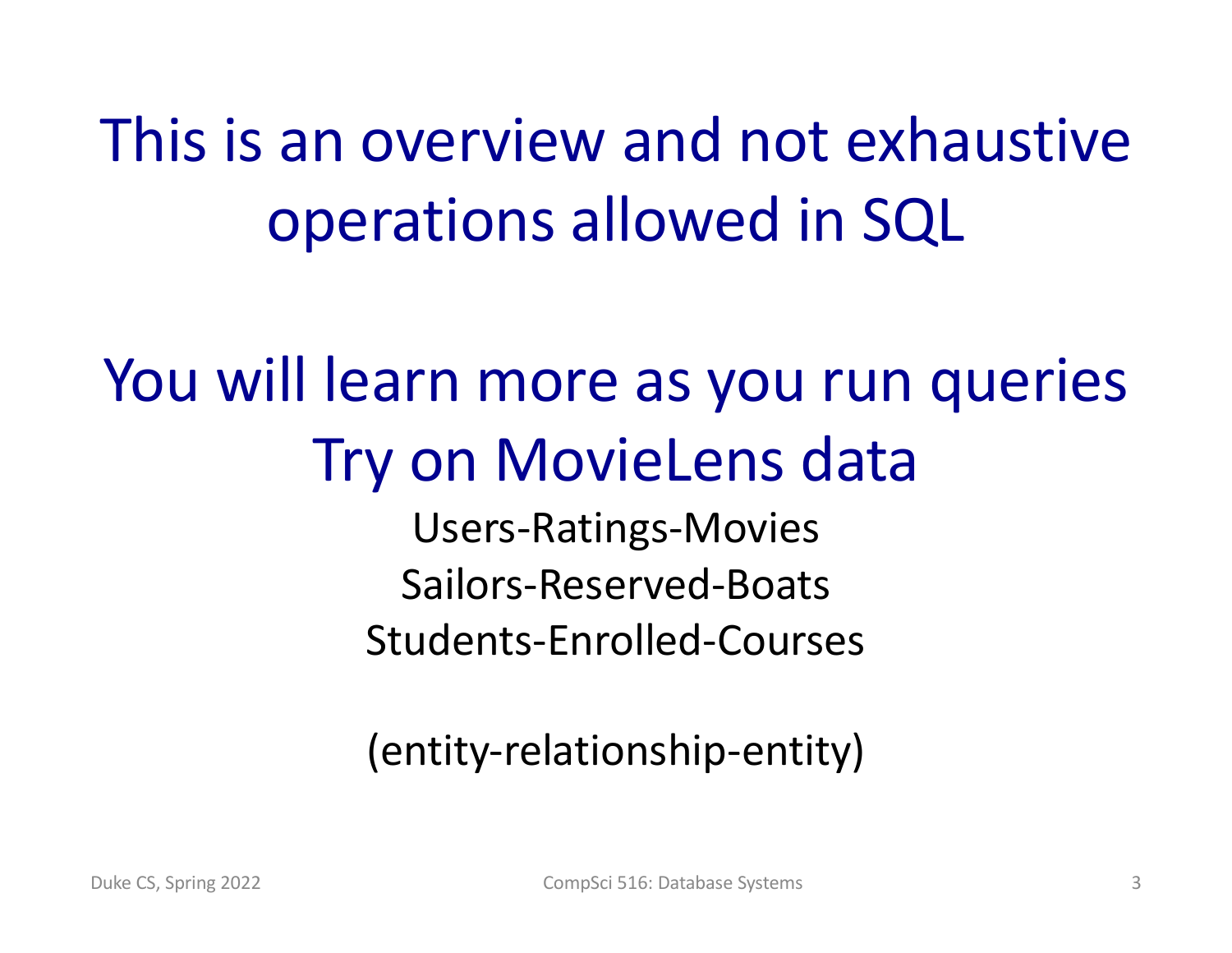## The SQL Query Language

• To find all 18 year old students, we can write:



•To find just names and logins, replace the first line:

SELECT S.name, S.login

•To sort results, add at the end ORDER BY: ASC (default) or DESC

SELECT \* FROM Students S WHERE S.age=18 ORDER BY gpa

ORDER BY gpa DESC, name (first by gpa in descending order, then by name in ascending order)

Duke CS, Spring 2022 4 CompSci 516: Database Systems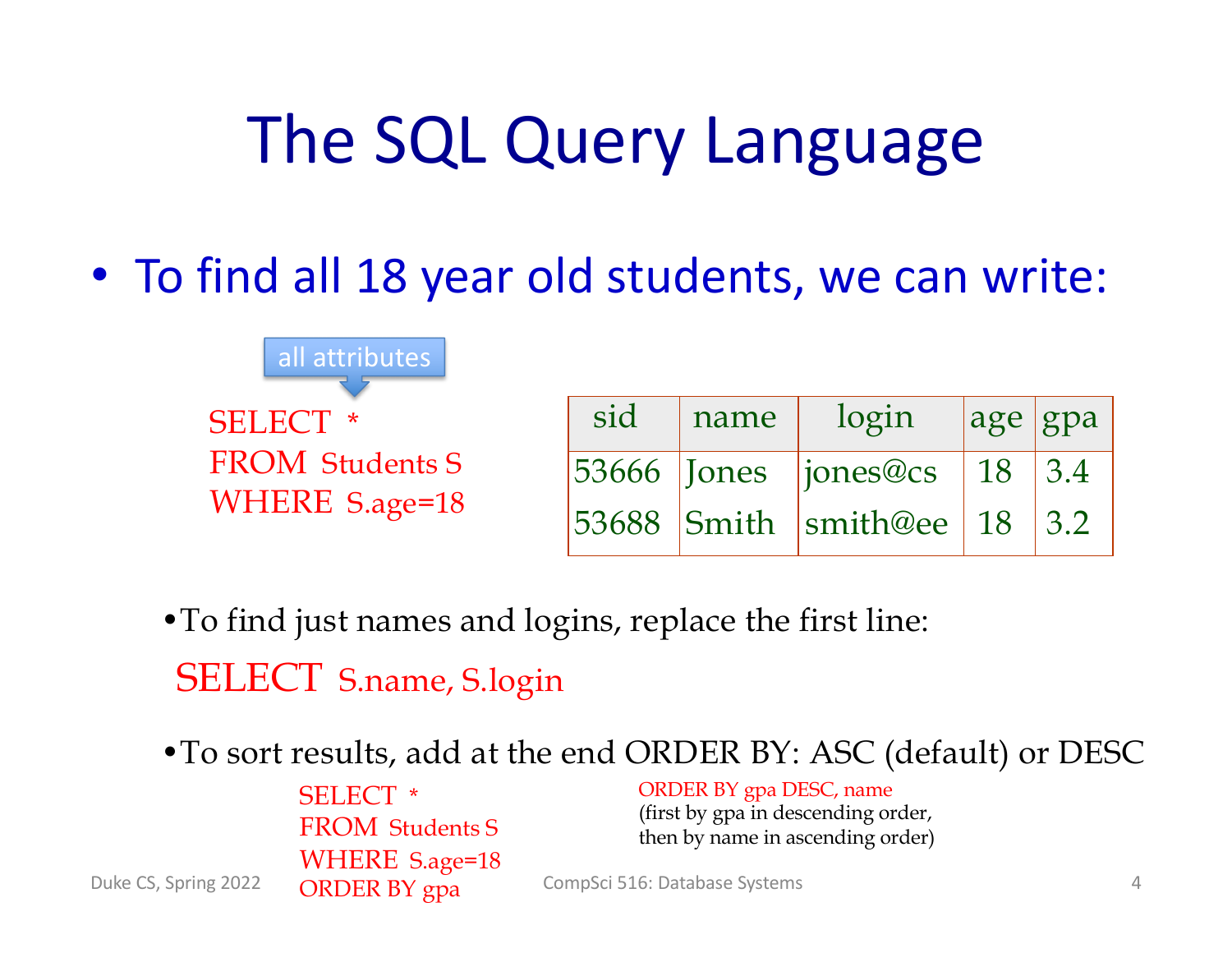# Querying Multiple Relations

• What does the following query compute?

SELECT S.name, E.cid FROM Students S, Enrolled E WHERE S.sid=E.sid AND E.grade="A"

#### Given the following instances of Enrolled and Students:

#### Students

| sid | Iname | login                  | age | gpa |
|-----|-------|------------------------|-----|-----|
|     |       | 53666 Jones  jones@cs  | 18  | 3.4 |
|     |       | 53688 Smith smith@eecs | 18  | 3.2 |
|     |       | 53650 Smith smith@math | 19  | 3.8 |

| sid    | cid         | grade       |
|--------|-------------|-------------|
| 53831  | Carnatic101 | $\mathbf C$ |
| 53831  | Reggae203   | B           |
| 53650  | Topology112 |             |
| 153666 | History105  | R           |

we get: ??

Enrolled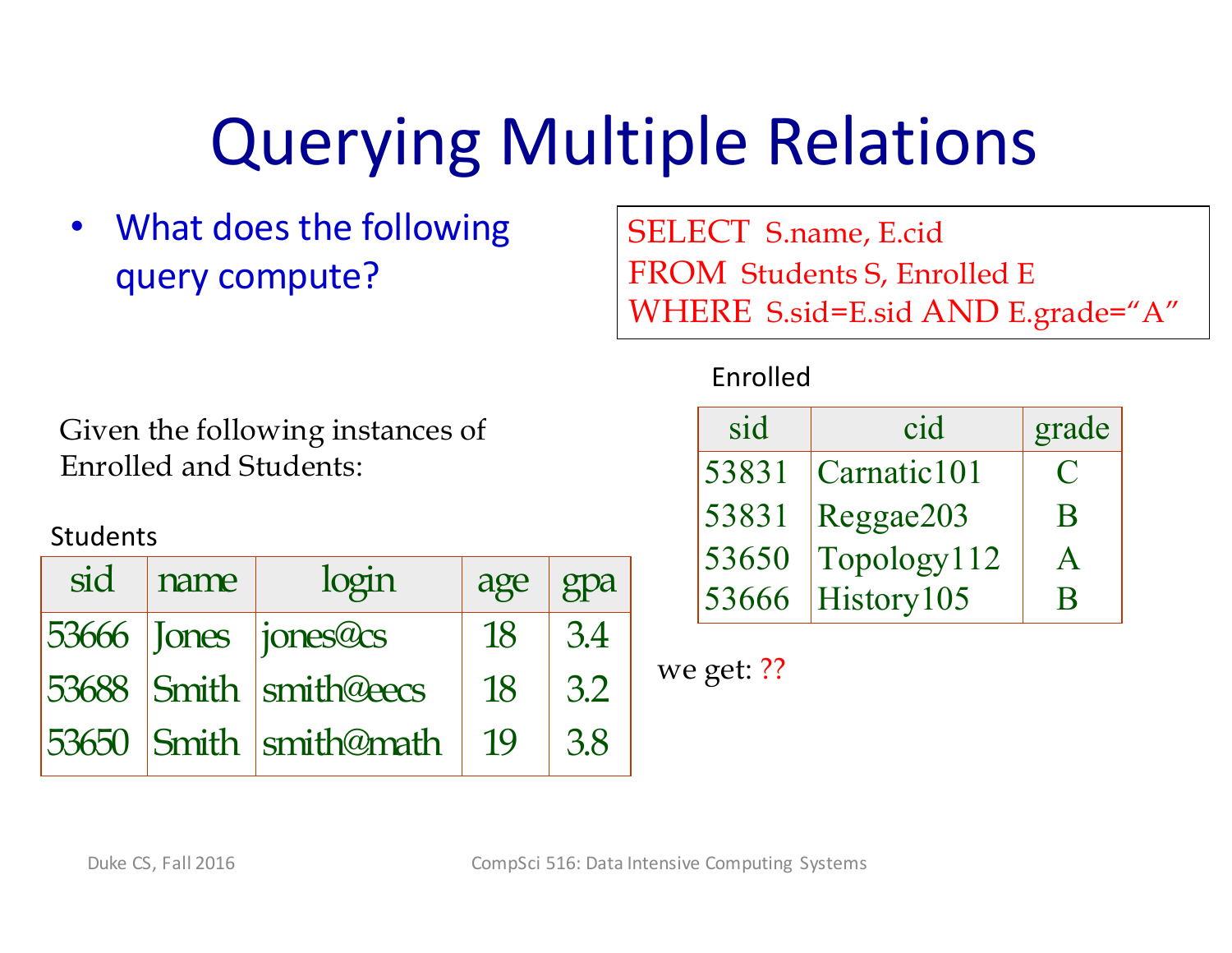# Querying Multiple Relations

• What does the following query compute?

Given the following instances of Enrolled and Students:

#### Students

| sid | I name | login                  | $age \mid$ | gpa |
|-----|--------|------------------------|------------|-----|
|     |        | 53666 Jones  jones@cs  | 18         | 3.4 |
|     |        | 53688 Smith smith@eecs | 18         | 3.2 |
|     |        | 53650 Smith smith@math | 19         | 3.8 |

SELECT S.name, E.cid FROM Students S, Enrolled E WHERE S.sid=E.sid AND E.grade="A"

#### Enrolled

| sid   | cid         | grade                                             |
|-------|-------------|---------------------------------------------------|
| 53831 | Carnatic101 | $\left(\begin{array}{c} \cdot \end{array}\right)$ |
| 53831 | Reggae203   | B                                                 |
| 53650 | Topology112 |                                                   |
| 53666 | History105  |                                                   |

we get:

| S.name | E.cid       |
|--------|-------------|
| Smith  | Topology112 |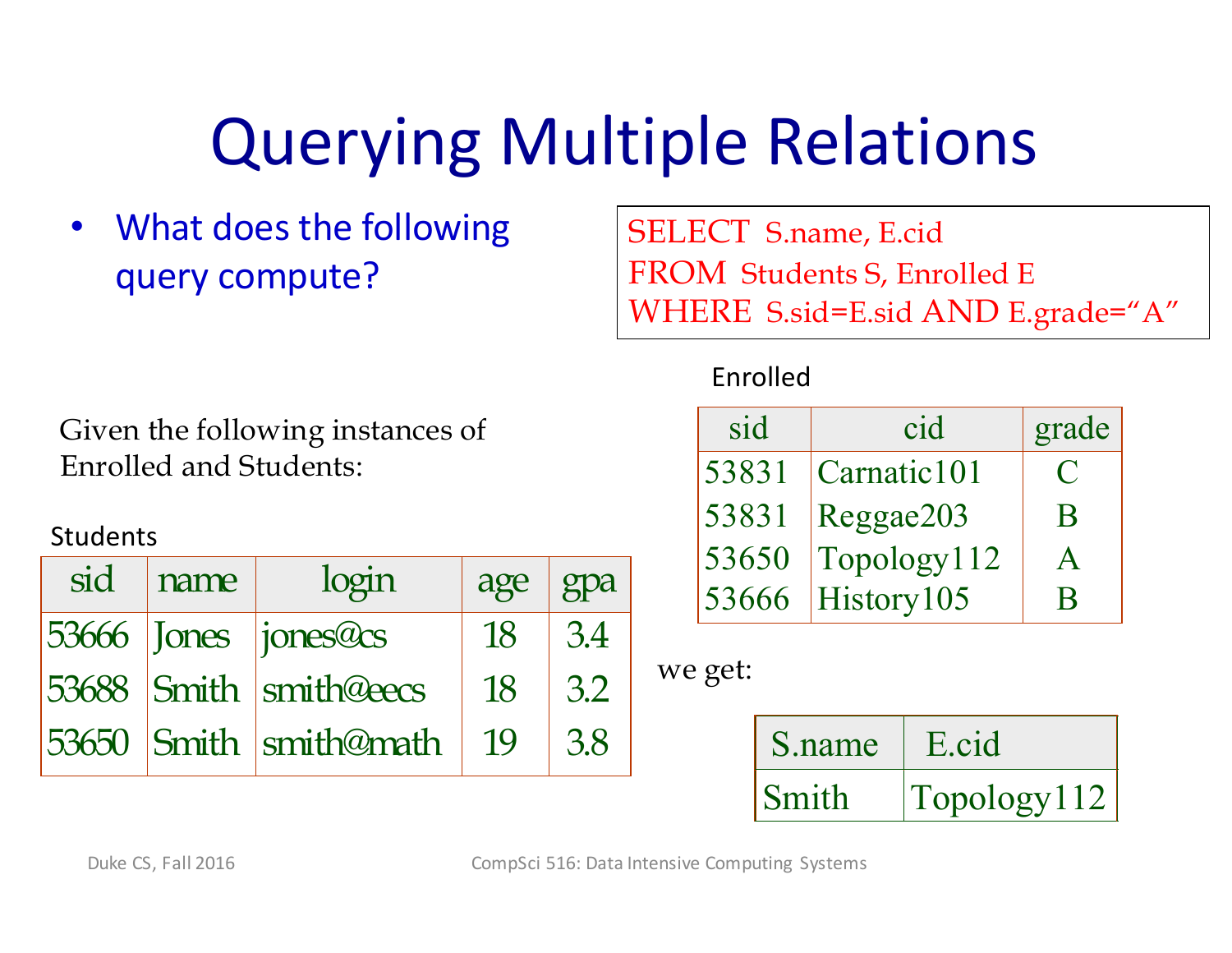#### Read yourself, after reading the next few slides first

# Basic SQL Query

| <b>SELECT</b> | [DISTINCT] <target-list></target-list> |  |
|---------------|----------------------------------------|--|
| <b>FROM</b>   | $\leq$ relation-list $>$               |  |
| WHERE         | $\leq$ qualification>                  |  |

- relation-list A list of relation names
	- possibly with a "range variable" after each name
- target-list A list of attributes of relations in relation-list
- qualification Comparisons
	- (Attr op const) or (Attr1 op Attr2)
	- where op is one of  $=$  ,  $\lt$ ,  $\gt$ ,  $\lt$  =,  $\gt$  = combined using AND, OR and NOT
- DISTINCT is an optional keyword indicating that the answer should not contain duplicates
	- Default is that duplicates are not eliminated!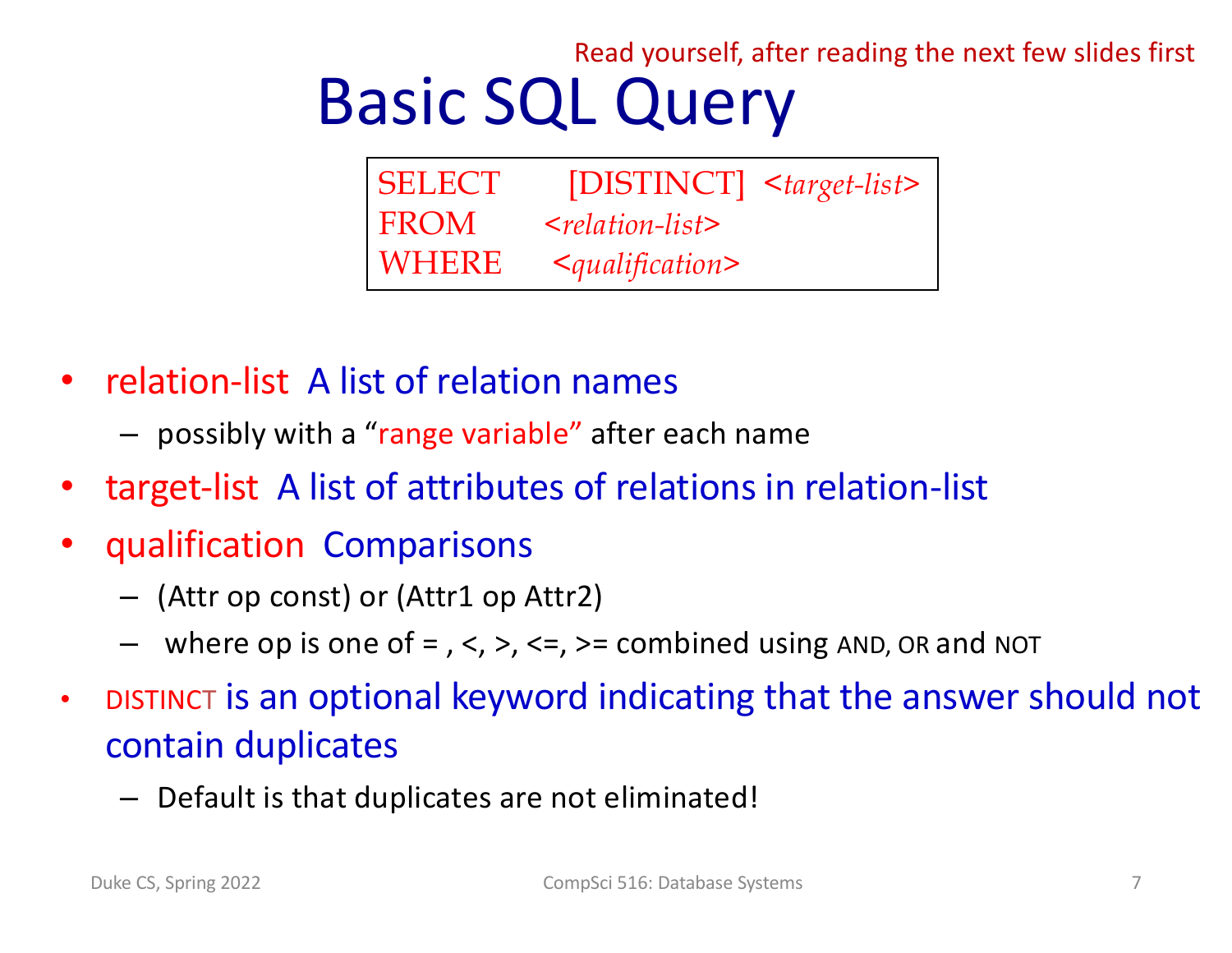### Conceptual Evaluation Strategy Read yourself, after reading the next few slides first

| <b>SELECT</b> | $[DISTINCT]$ < target-list> |  |
|---------------|-----------------------------|--|
| <b>FROM</b>   | $\leq$ relation-list $>$    |  |
| WHERE         | $\leq$ qualification>       |  |

- Semantics of an SQL query defined in terms of the following conceptual evaluation strategy:
	- Compute the cross-product of <*relation-list*>
	- Discard resulting tuples if they fail <*qualifications>*
	- Delete attributes that are not in <*target-list>*
	- If DISTINCT is specified, eliminate duplicate rows
- This strategy is probably the least efficient way to compute a query!
	- An optimizer will find more efficient strategies to compute the same answers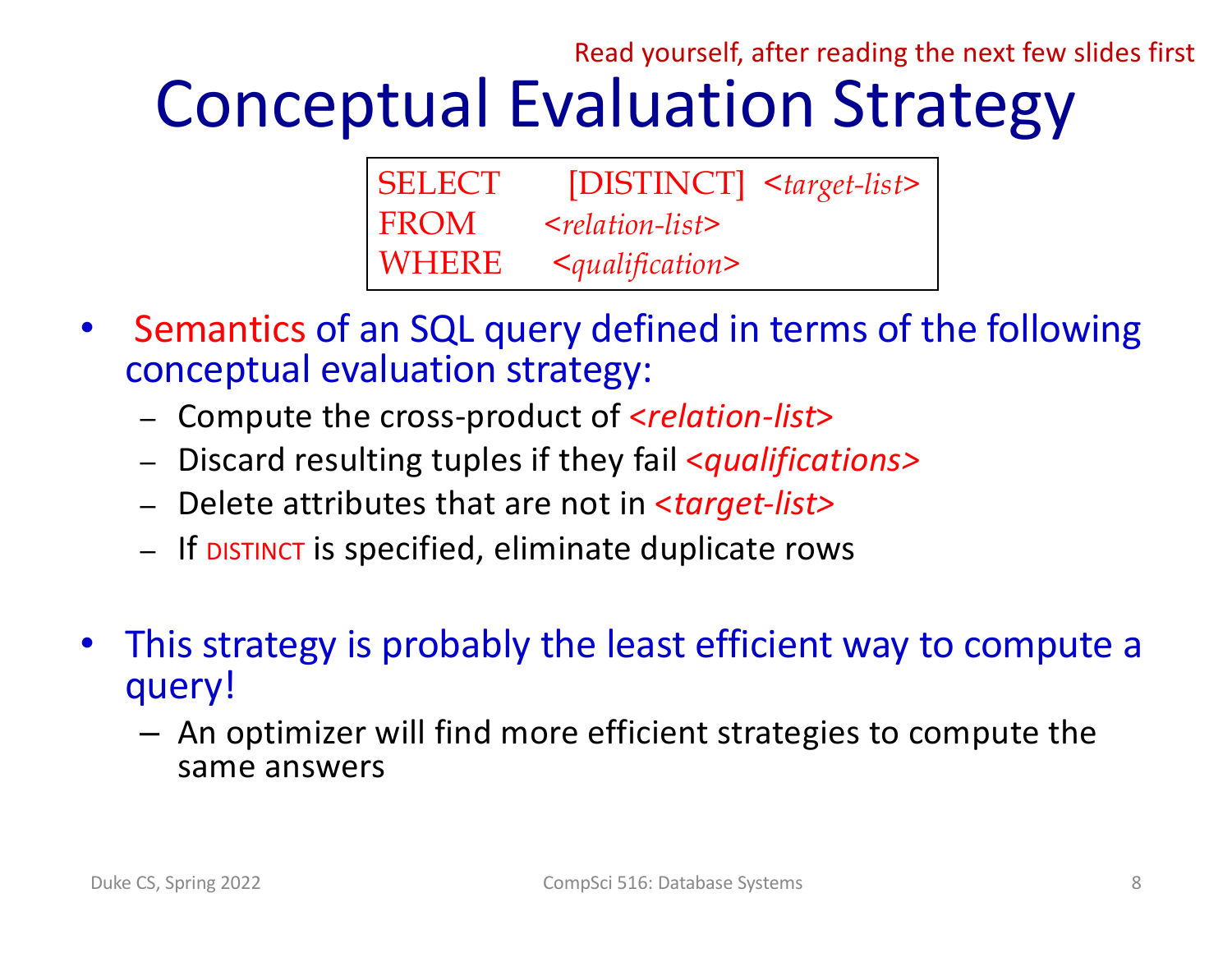SELECT S.sname **FROM Sailors S, Reserves R** WHERE S.sid=R.sid AND R.bid=103 Sailor

| sid | sname  | rating        | lage |
|-----|--------|---------------|------|
| 22  | dustin |               | 45   |
| 31  | lubber | $\mathcal{R}$ | 55   |
| 58  | rusty  | 10            | 35   |

Reserves

|    | sid bid day |                  |
|----|-------------|------------------|
| 22 |             | $101 \t10/10/96$ |
| 58 |             | 103 11/12/96     |

What does this query return?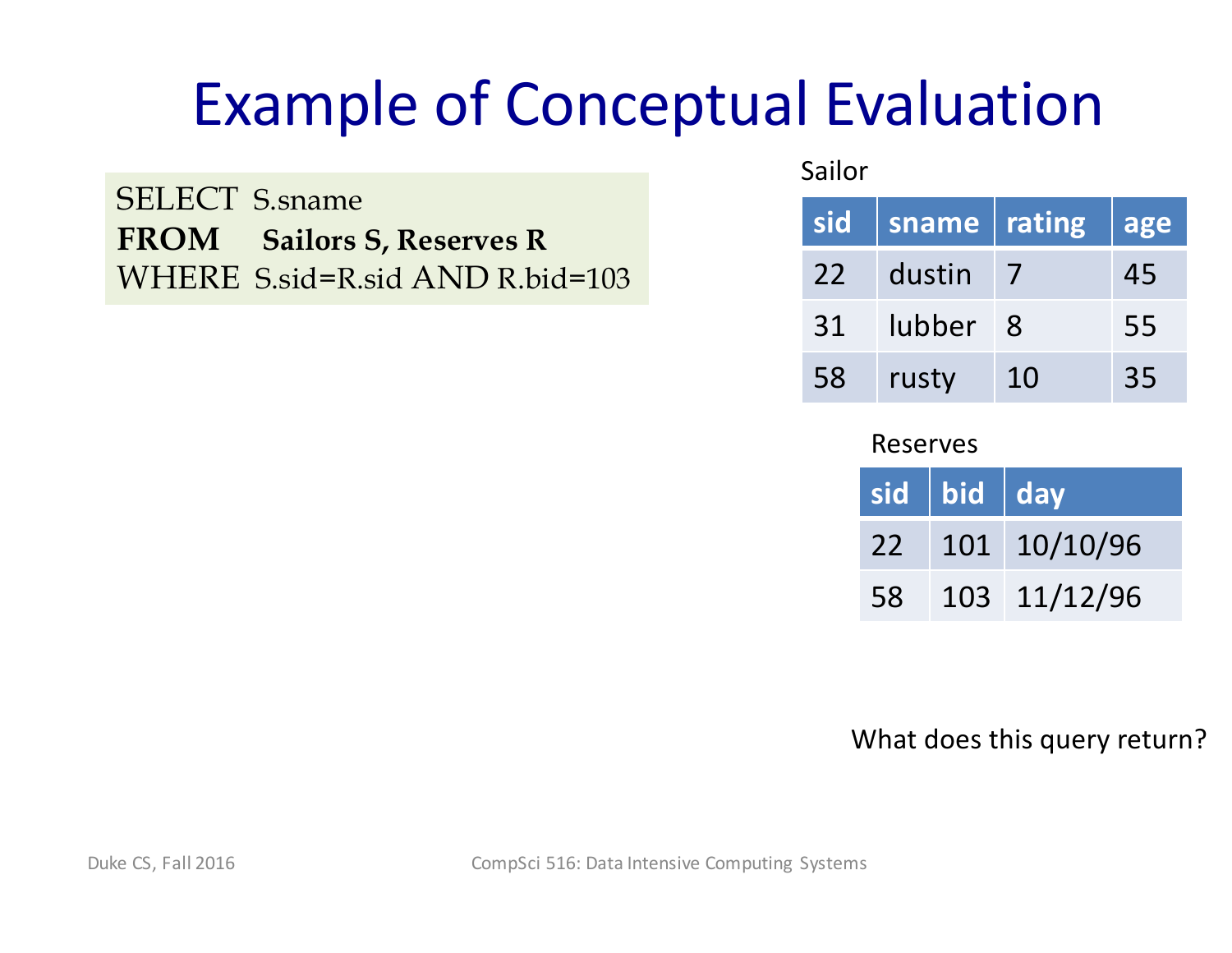|                                                            | Sallor |                     |                            |    |
|------------------------------------------------------------|--------|---------------------|----------------------------|----|
| <b>SELECT</b> S.sname<br><b>FROM</b> Sailors S, Reserves R |        |                     | sid   sname   rating   age |    |
| WHERE S.sid=R.sid AND R.bid=103                            | 22     | dustin <sub>7</sub> |                            | 45 |
|                                                            | 31     | lubber 8            |                            | 55 |
|                                                            | 58     | rusty               | 10                         | 35 |

Step 1: Form "**cross product"** of Sailor and Reserves

#### Reserves

 $\Omega$ silor  $\Omega$ 

| sid | sname  | rating | age | sid | bid | day      | $\overline{\mathbf{s}}$ |
|-----|--------|--------|-----|-----|-----|----------|-------------------------|
| 22  | dustin | 7      | 45  | 22  | 101 | 10/10/96 | $\overline{2}$          |
| 22  | dustin | 7      | 45  | 58  | 103 | 11/12/96 | 5                       |
| 31  | lubber | 8      | 55  | 22  | 101 | 10/10/96 |                         |
| 31  | lubber | 8      | 55  | 58  | 103 | 11/12/96 |                         |
| 58  | rusty  | 10     | 35  | 22  | 101 | 10/10/96 |                         |
| 58  | rusty  | 10     | 35  | 58  | 103 | 11/12/96 |                         |

|    | sid   bid   day |                 |
|----|-----------------|-----------------|
|    |                 | 22 101 10/10/96 |
| 58 |                 | 103 11/12/96    |

Duke CS, Fall 2016 CompSci 516: Data Intensive Computing Systems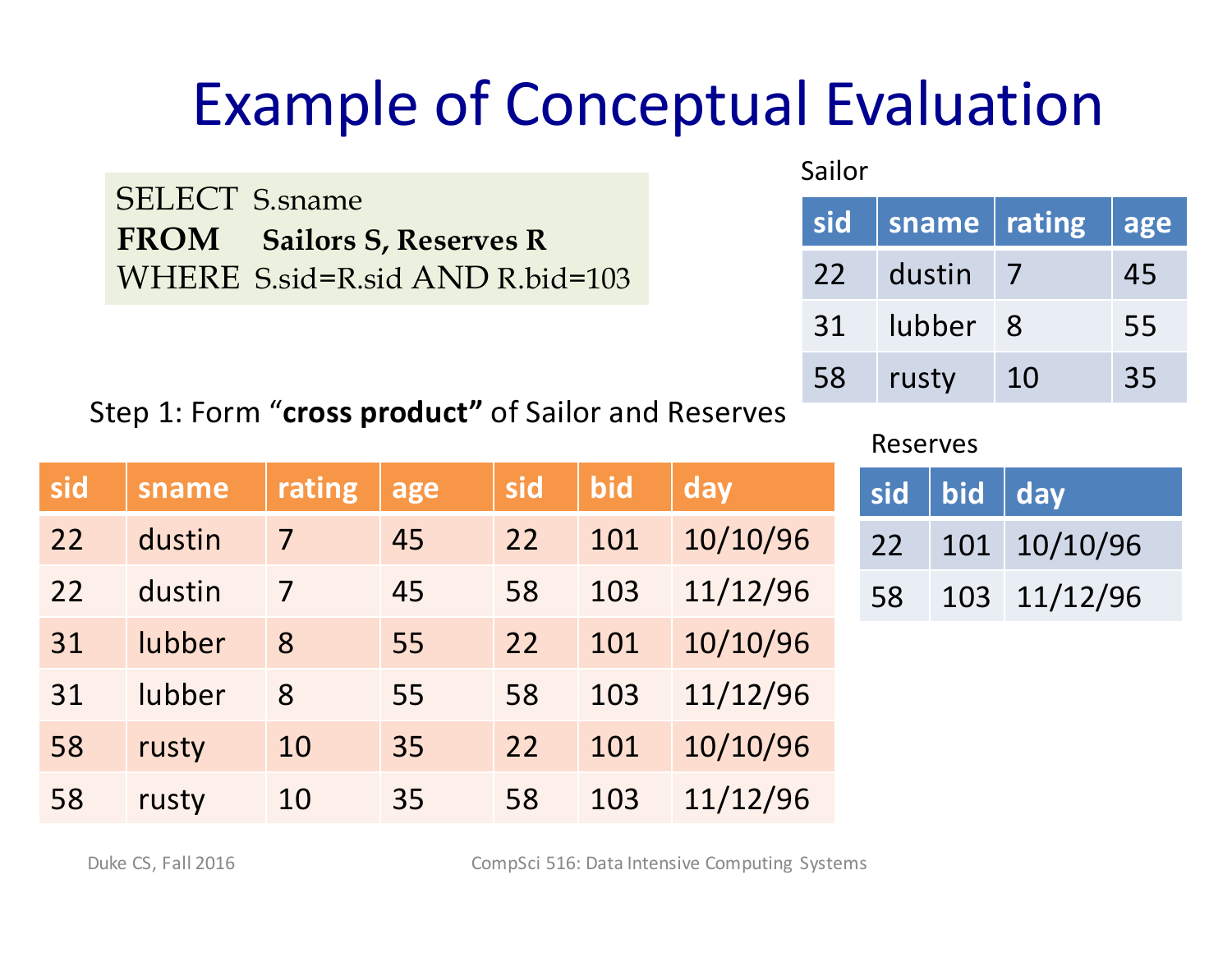SELECT S.sname FROM Sailors S, Reserves R **WHERE S.sid=R.sid AND R.bid=103** Sailor

| sid | sname  | rating | lage |
|-----|--------|--------|------|
| 22  | dustin |        | 45   |
| 31  | lubber | -8     | 55   |
| 58  | rusty  | 10     | 35   |

Step 2: Discard tuples that do not satisfy <qualification>

| sid            | sname         | rating          | age | sid | bid | day      |
|----------------|---------------|-----------------|-----|-----|-----|----------|
| 22             | dustin        | $\mathcal{I}$   | 45  | 22  | 404 | 10/10/96 |
| 22             | dustin        | $\mathcal{I}$   | 45  | 58  | 103 | 11/12/96 |
| 3 <sup>1</sup> | <b>lubber</b> | 8               | 55  | 22  | 404 | 10/10/96 |
| 31             | <b>lubber</b> | 8               | 55  | 58  | 103 | 11/12/96 |
| 58             | <b>rusty</b>  | $\overline{10}$ | 35  | 22  | 404 | 10/10/96 |
| 58             | rusty         | 10              | 35  | 58  | 103 | 11/12/96 |

#### Reserves

|    | sid bid day |                 |
|----|-------------|-----------------|
|    |             | 22 101 10/10/96 |
| 58 |             | 103 11/12/96    |

Duke CS, Fall 2016 **CompSci 516:** Data Intensive Computing Systems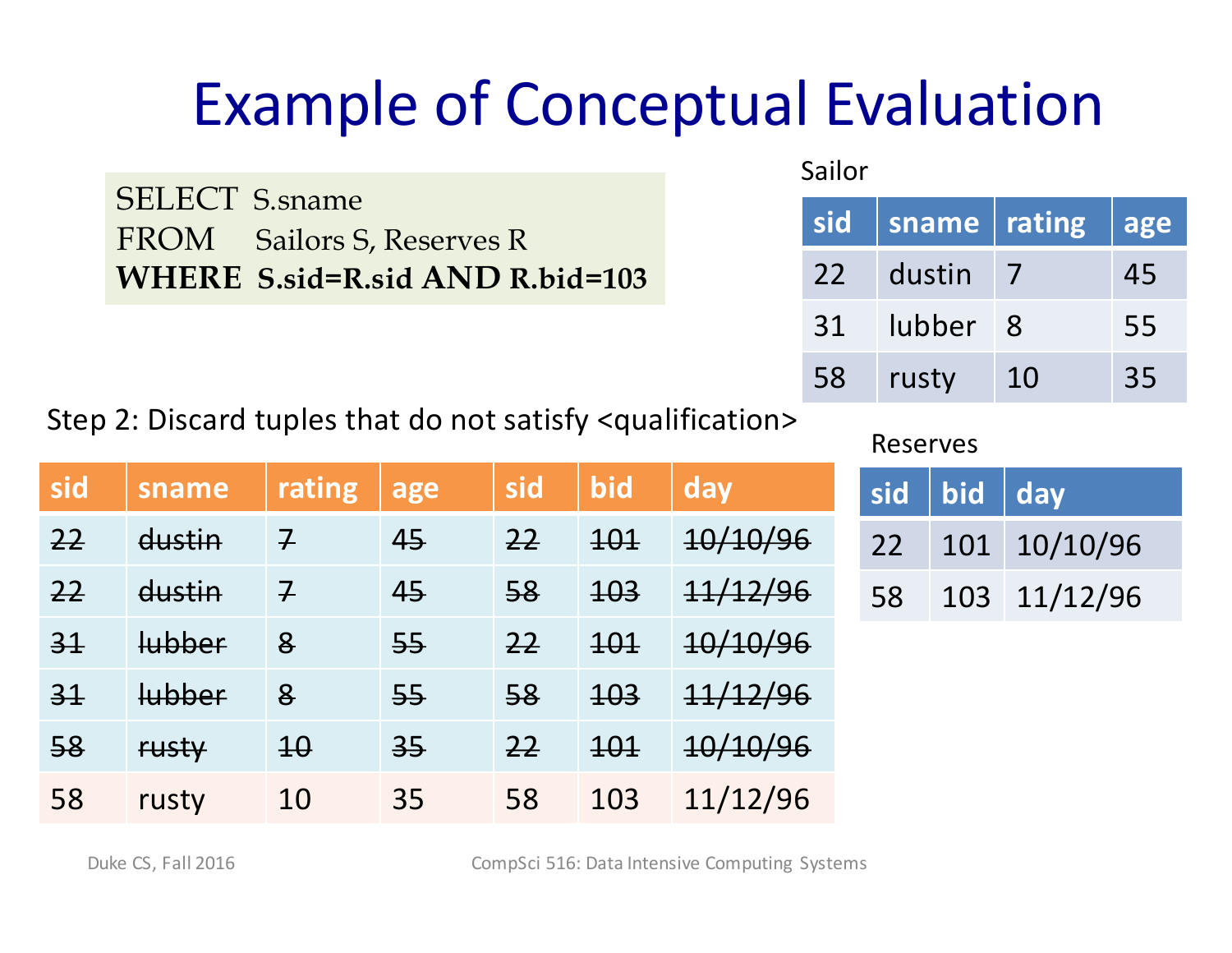**SELECT S.sname** FROM Sailors S, Reserves R WHERE S.sid=R.sid AND R.bid=103

#### Step 3: Select the specified attribute(s)

Sailor

| sid | sname  | rating | lage |
|-----|--------|--------|------|
| 22  | dustin |        | 45   |
| 31  | lubber | - 8    | 55   |
| 58  | rusty  | 10     | 35   |

#### Reserves

| sid            | sname         | rating          | age | sid | bid        | day      | si             |
|----------------|---------------|-----------------|-----|-----|------------|----------|----------------|
| 22             | dustin        | $\mathcal{I}$   | 45  | 22  | 101        | 10/10/96 | 2 <sup>1</sup> |
| 22             | dustin        | $\mathcal{I}$   | 45  | 58  | 103        | 11/12/96 | 5 <sub>i</sub> |
| 3 <sup>1</sup> | <u>lubber</u> | $8\overline{8}$ | 55  | 22  | <b>101</b> | 10/10/96 |                |
| 3 <sup>1</sup> | <u>lubber</u> | 8               | 55  | 58  | 103        | 11/12/96 |                |
| 58             | <b>rusty</b>  | $\overline{10}$ | 35  | 22  | 404        | 10/10/96 |                |
| 58             | rusty         | 10              | 35  | 58  | 103        | 11/12/96 |                |

|    | sid bid day |                 |
|----|-------------|-----------------|
|    |             | 22 101 10/10/96 |
| 58 |             | 103 11/12/96    |

Duke CS, Fall 2016 CompSci 516: Data Intensive Computing Systems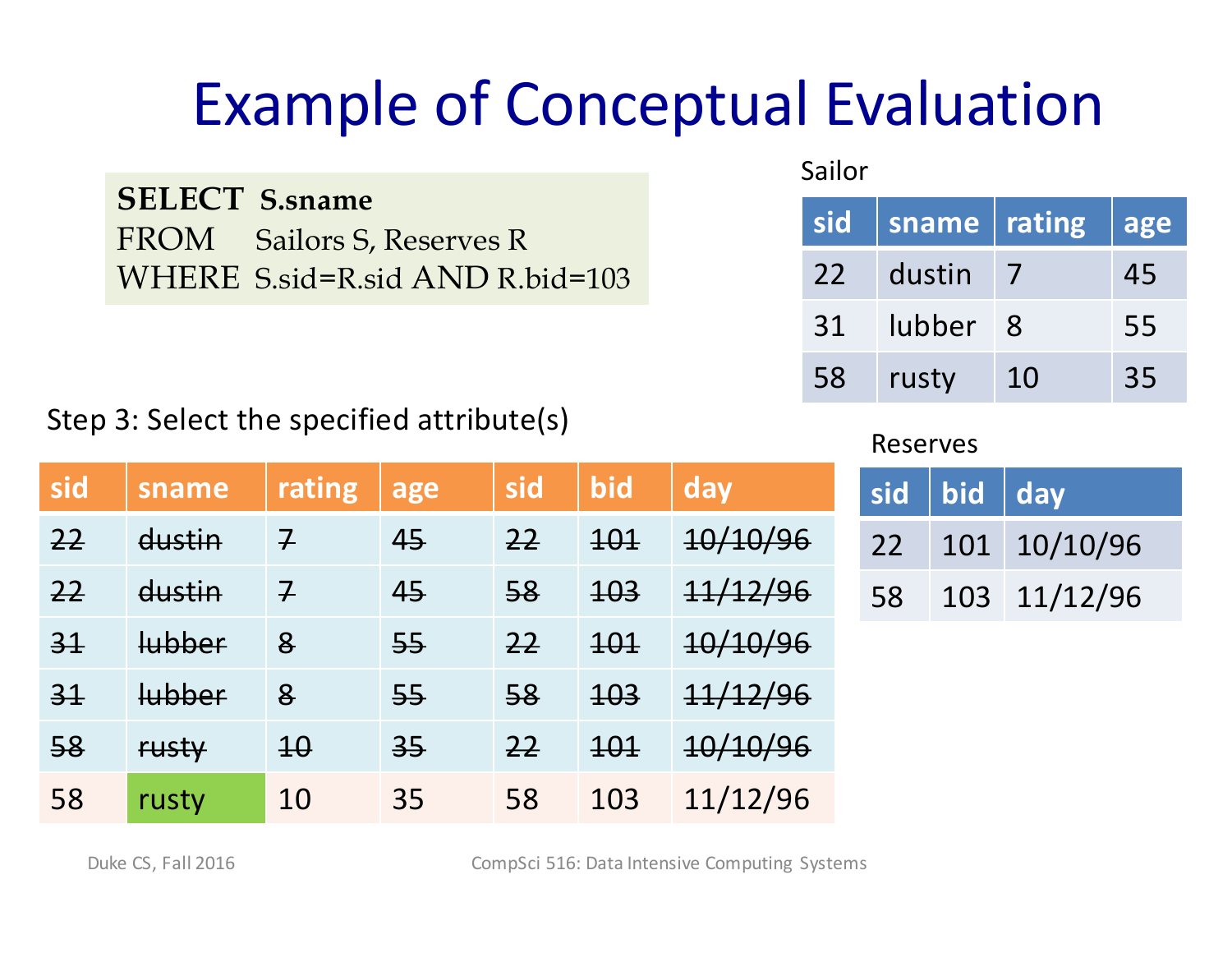### Recap

- SELECT S.sname 3
- FROM Sailors S, Reserves R 1
- WHERE S.sid=R.sid AND R.bid=103  $\overline{\mathcal{L}}$

Always start from "FROM" -- form cross product Apply "WHERE" -- filter out some tuples (rows) Apply "SELECT" -- filter out some attributes (columns)

Ques. Does this get evaluated this way in practice in a Database Management System (DBMS)?

No! This is conceptual evaluation for finding what is correct! We will learn about join and other operator algorithms later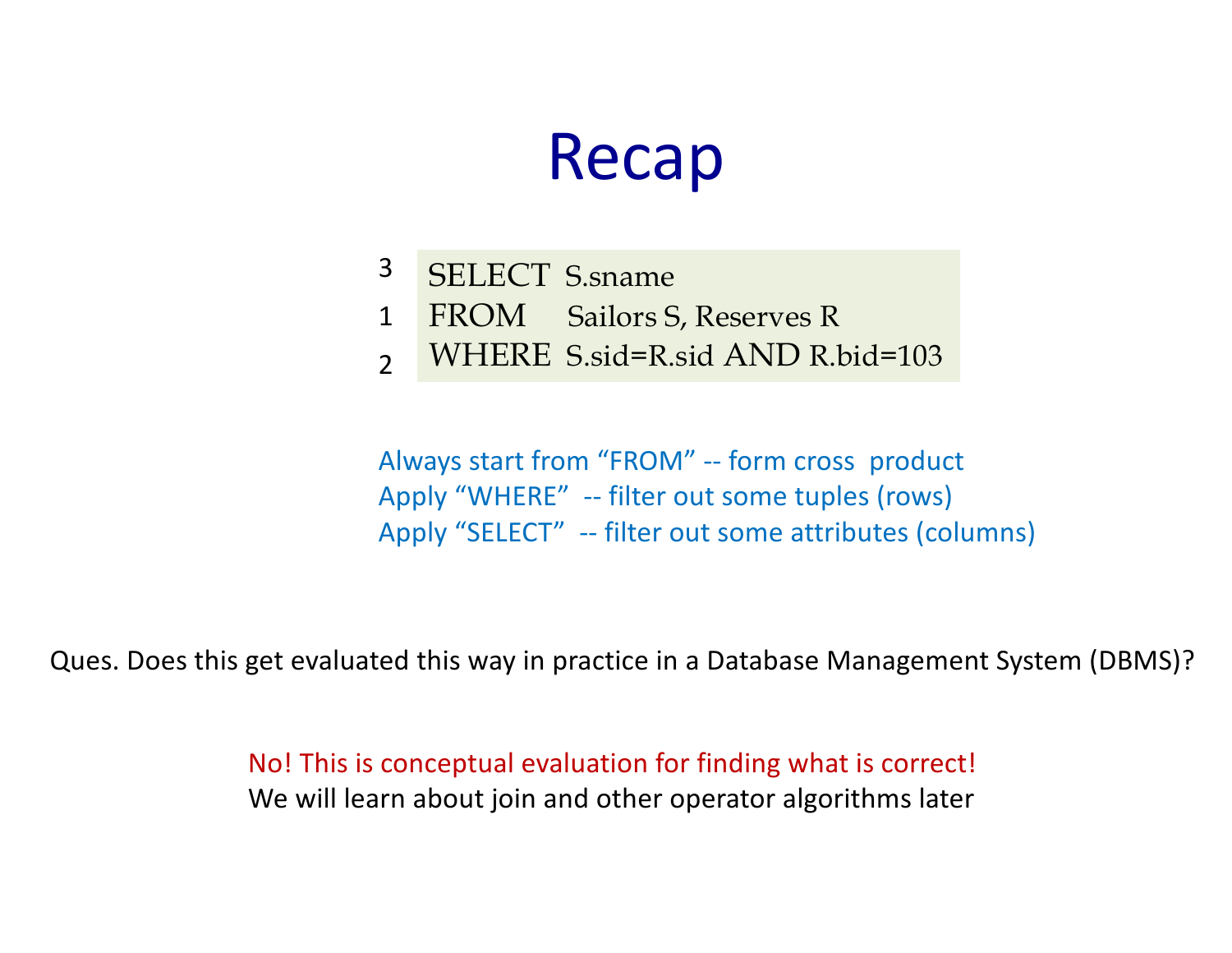## A Note on "Range Variables"

- Sometimes used as a short-name
- The previous query can also be written as:

SELECT S.sname FROM Sailors S, Reserves R WHERE S.sid=R.sid AND bid=103

OR

SELECT sname FROM Sailors, Reserves WHERE Sailors.sid=Reserves.sid AND bid=103

*It is good style, however, to use range variables always!*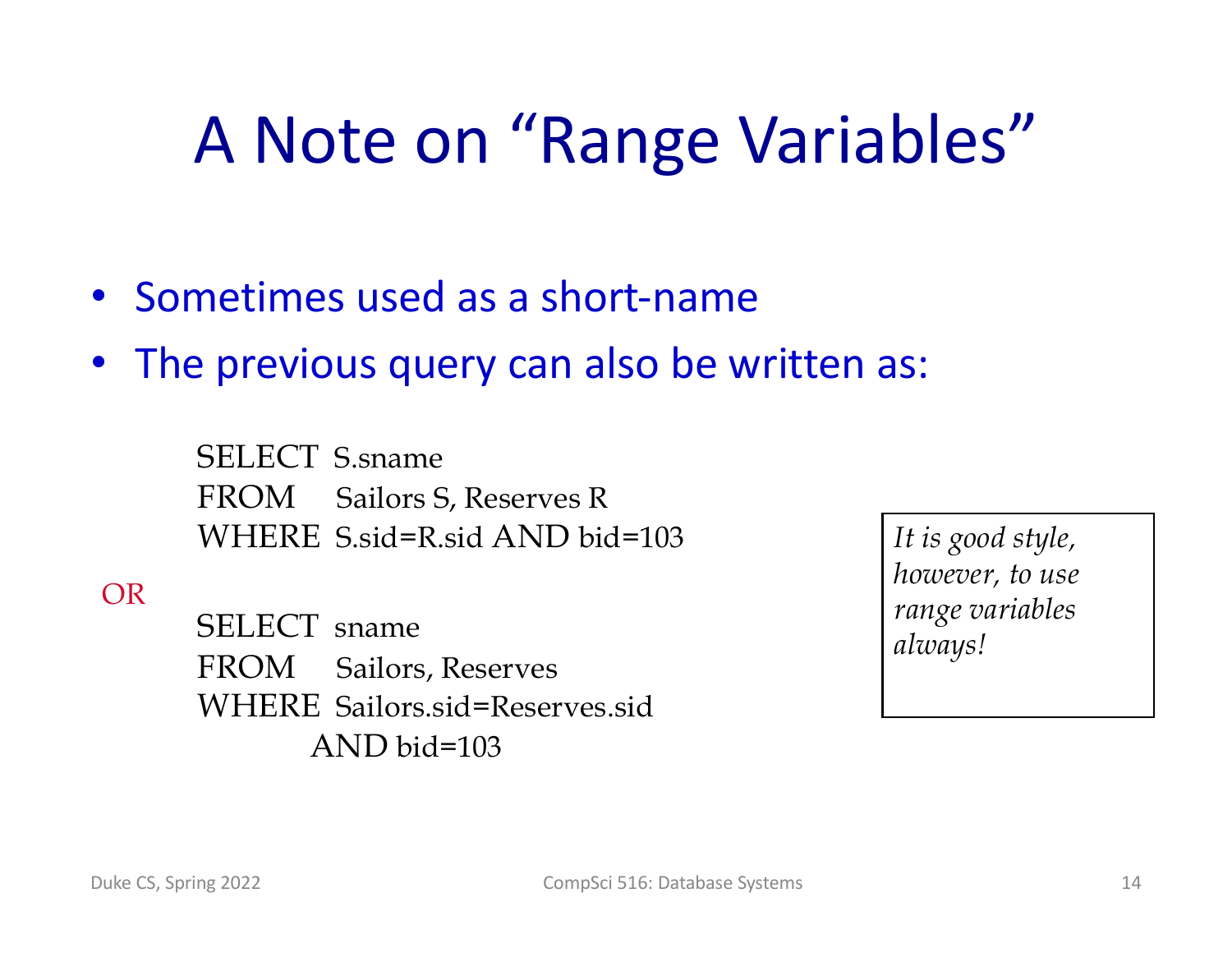## A Note on "Range Variables"

- Really needed only if the same relation appears twice in the FROM clause (called self-joins)
- Find pairs of Sailors of same age

SELECT S1.sname, S2. name FROM Sailors S1, Sailors S2 WHERE S1.age = S2.age AND S1.sid < S2.sid

Why do we need the 2<sup>nd</sup> condition?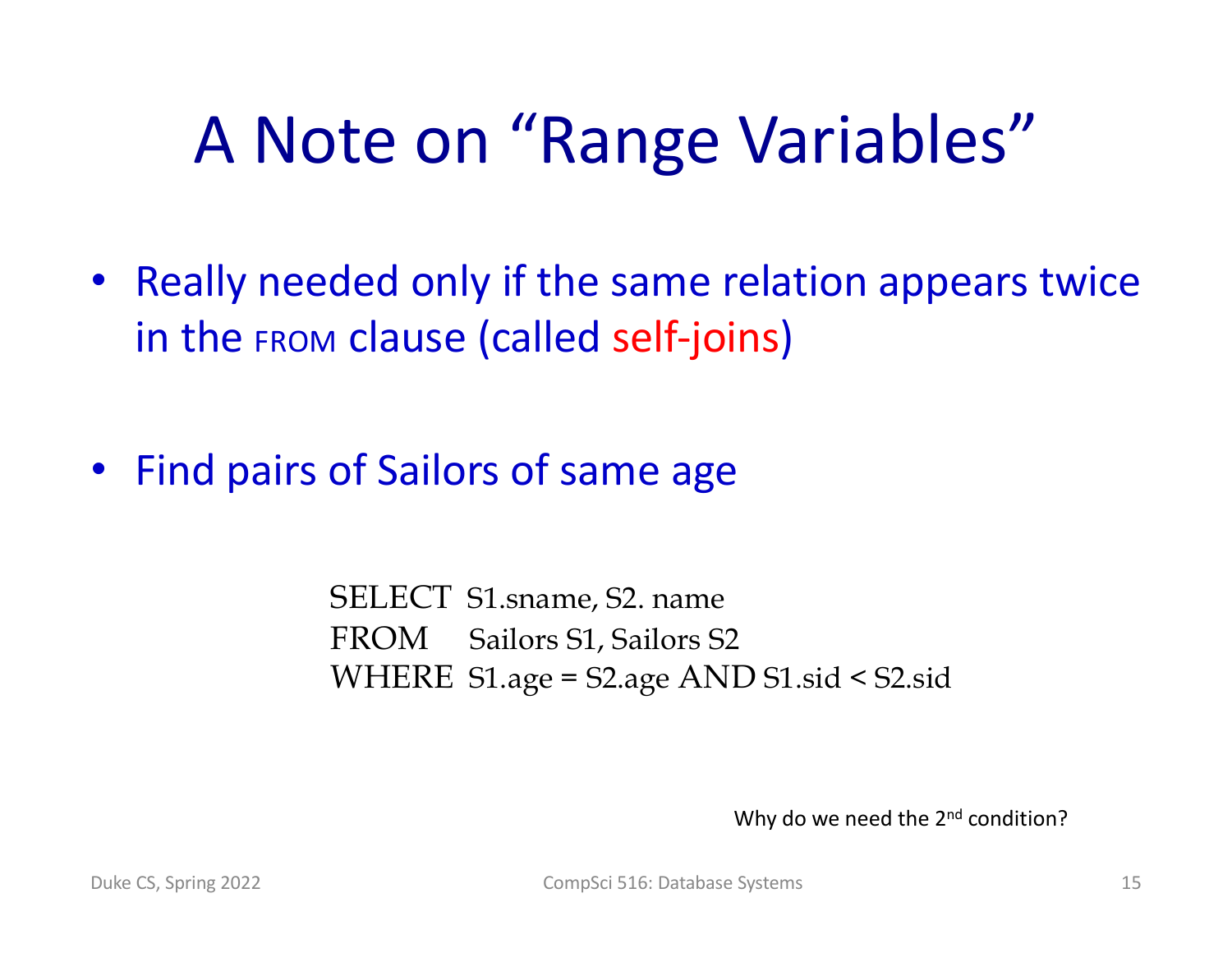### Find sailor ids who've reserved at least one boat Sailor

| SELECT ????                |
|----------------------------|
| FROM Sailors S, Reserves R |
| WHERE S.sid=R.sid          |

| sid | sname  | rating | lage |
|-----|--------|--------|------|
| 22  | dustin |        | 45   |
| 31  | lubber | - 8    | 55   |
| 58  | rusty  | 10     | 35   |

#### Reserves

|    | sid   bid   day |                 |
|----|-----------------|-----------------|
|    |                 | 22 101 10/10/96 |
| 58 |                 | 103 11/12/96    |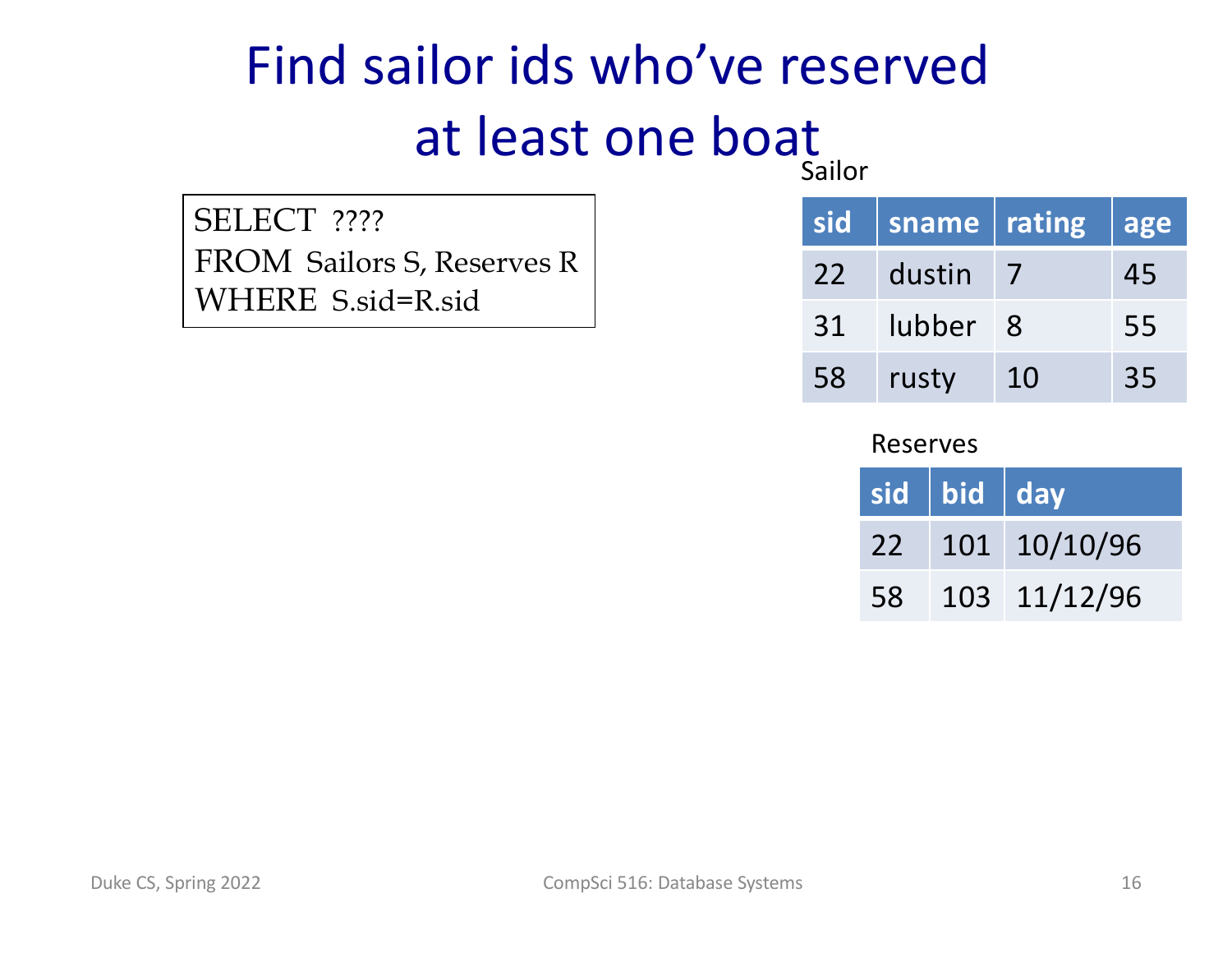#### Sailor Find sailor ids who've reserved at least one boat

SELECT S.sid FROM Sailors S, Reserves R WHERE S.sid=R.sid

• Would adding DISTINCT to this query make a difference?

| <u>sid</u> | sname  | rating        | lage |
|------------|--------|---------------|------|
| 22         | dustin |               | 45   |
| 31         | lubber | $\mathcal{R}$ | 55   |
| 58         | rusty  | 10            | 35   |

Reserves

|    | $\sqrt{\textsf{sid}\parallel\textsf{bid}\parallel\textsf{day}}$ |                 |
|----|-----------------------------------------------------------------|-----------------|
|    |                                                                 | 22 101 10/10/96 |
| 58 |                                                                 | 103 11/12/96    |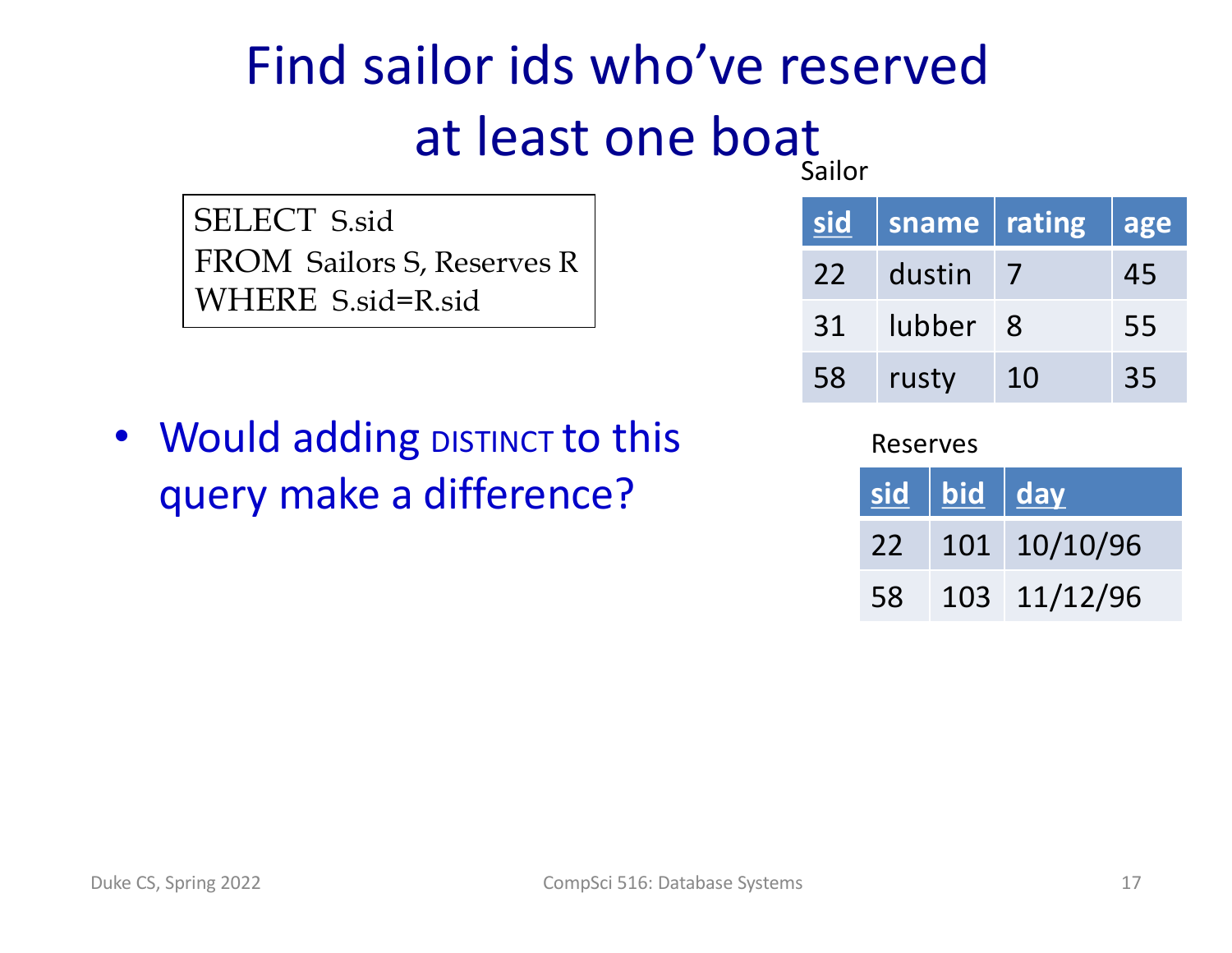### Find sailors who've reserved at least one boat

SELECT S.sid FROM Sailors S, Reserves R WHERE S.sid=R.sid

- Would adding DISTINCT to this query make a difference?
	- Note that if there are multiple bids for the same sid, you get multiple output tuples for the same sid
	- Without distinct, you get them multiple times
- What is the effect of replacing *S.sid* by *S. sname* in the SELECT clause?
	- $-$  Would adding  $D$  DISTINCT to this variant of the query make a difference even if one sid reserves at most one bid?

#### Sailor

| sid | sname  | rating        | lage |
|-----|--------|---------------|------|
| 22  | dustin |               | 45   |
| 31  | lubber | $\mathcal{S}$ | 55   |
| 58  | rusty  | 10            | 35   |

#### Reserves

|    | $\overline{\text{sid}}$   bid   day |                 |
|----|-------------------------------------|-----------------|
|    |                                     | 22 101 10/10/96 |
| 58 |                                     | 103 11/12/96    |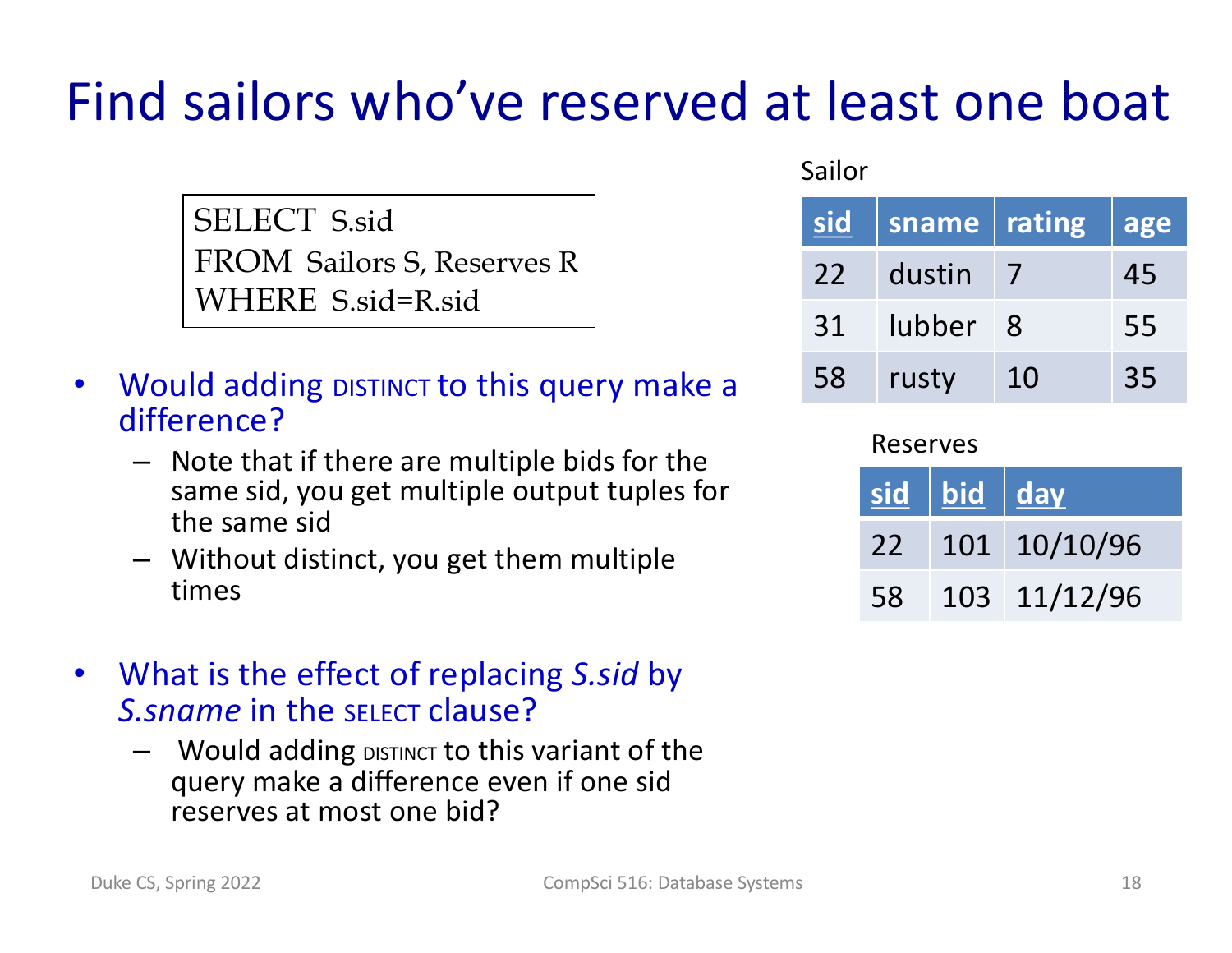| <b>Simple Aggregate Operators</b>                                |                                                |                                                                                                                  |  |  |
|------------------------------------------------------------------|------------------------------------------------|------------------------------------------------------------------------------------------------------------------|--|--|
| Check yourself:<br>What do these queries compute?                |                                                | COUNT <sub>(*)</sub><br><b>COUNT</b> ([DISTINCT] A)<br><b>SUM</b> ([DISTINCT] A)<br>AVG ([DISTINCT] A)<br>MAX(A) |  |  |
| SELECT COUNT (*)<br><b>FROM</b> Sailors S                        |                                                | MIN (A)<br><u>single column</u>                                                                                  |  |  |
| SELECT AVG (S.age)<br><b>FROM</b> Sailors S<br>WHERE S.rating=10 | <b>SELECT</b> S.sname<br><b>FROM</b> Sailors S | WHERE S.rating= (SELECT MAX(S2.rating)<br>FROM Sailors S2)                                                       |  |  |
|                                                                  |                                                |                                                                                                                  |  |  |

SELECT COUNT (DISTINCT S.rating) FROM Sailors S WHERE S.sname='Bob'

SELECT AVG ( DISTINCT S.age) FROM Sailors S WHERE S.rating=10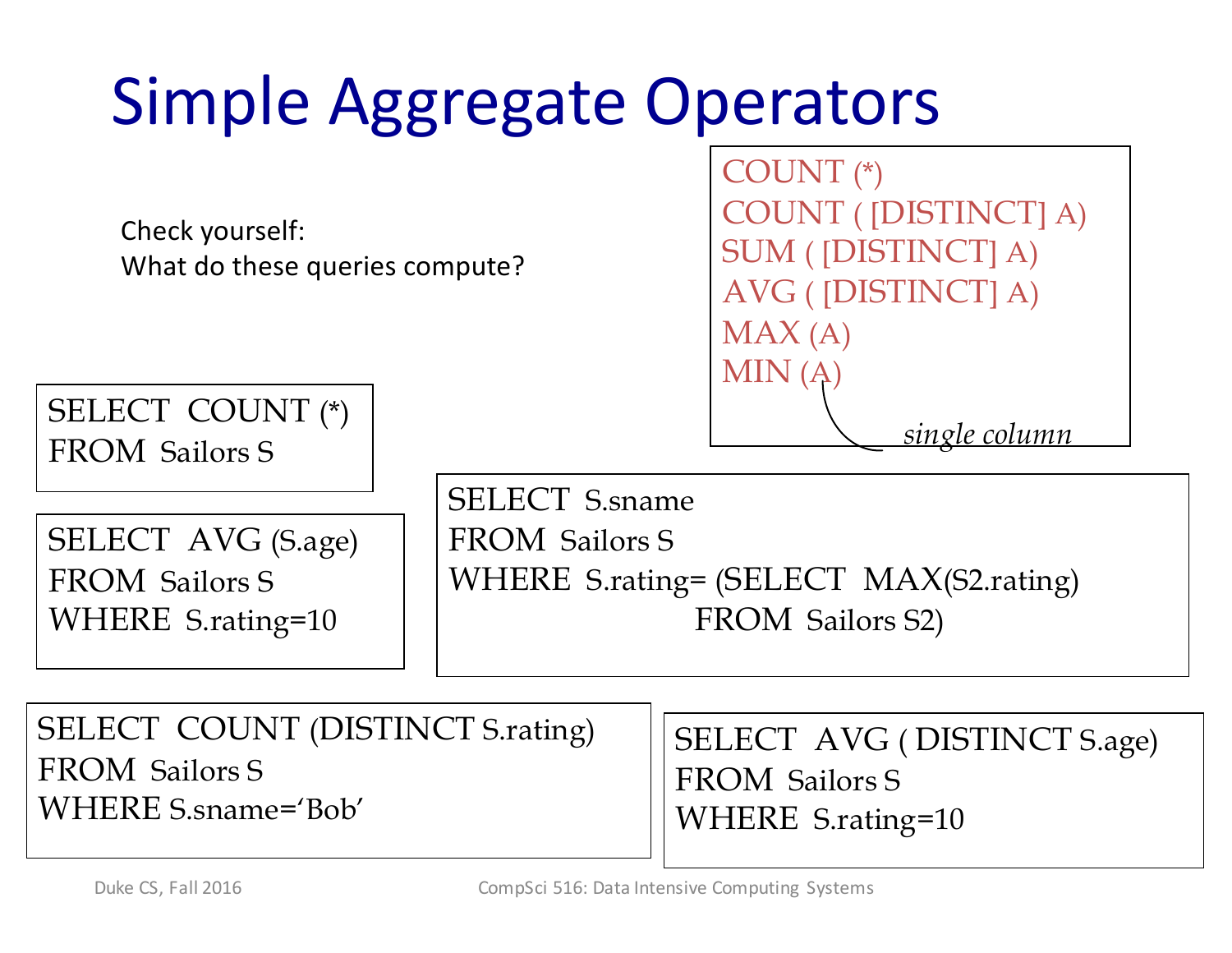### CREATING / UPDATING TABLES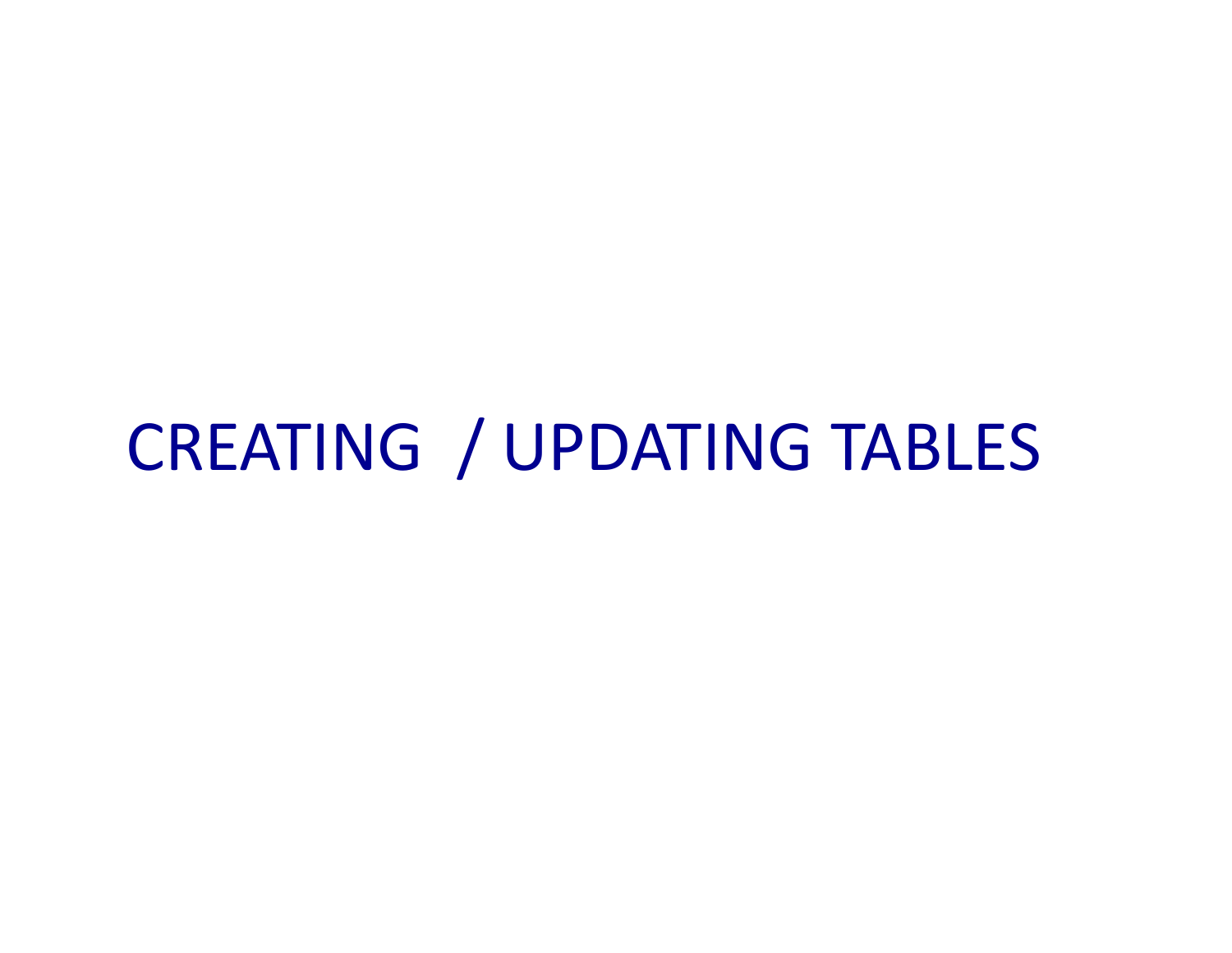# Creating Relations in SQL

- Creates the "Students" relation
	- the type (domain) of each field is specified
	- enforced by the DBMS whenever tuples are added or modified

CREATE TABLE Students (sid CHAR(20), name CHAR(20), login CHAR(10), age INTEGER, gpa REAL)

• As another example, the "Enrolled" table holds information about courses that students take CREATE TABLE Enrolled (sid CHAR(20), cid CHAR(20), grade CHAR(2))

| sid | name | login                  | age | gpa |
|-----|------|------------------------|-----|-----|
|     |      | 53666 Jones jones@cs   | 18  | 3.4 |
|     |      | 53688 Smith smith@eecs | 18  | 3.2 |
|     |      | 53650 Smith smith@math | 19  | 3.8 |

Students

| sid   | cid                                     | grade        |
|-------|-----------------------------------------|--------------|
| 53831 | $\lfloor$ Carnatic $\lfloor 01 \rfloor$ | C            |
| 53831 | Reggae203                               | B            |
| 53650 | Topology112                             | $\mathbf{A}$ |
| 53666 | History <sup>105</sup>                  | R            |
|       | Enrolled                                |              |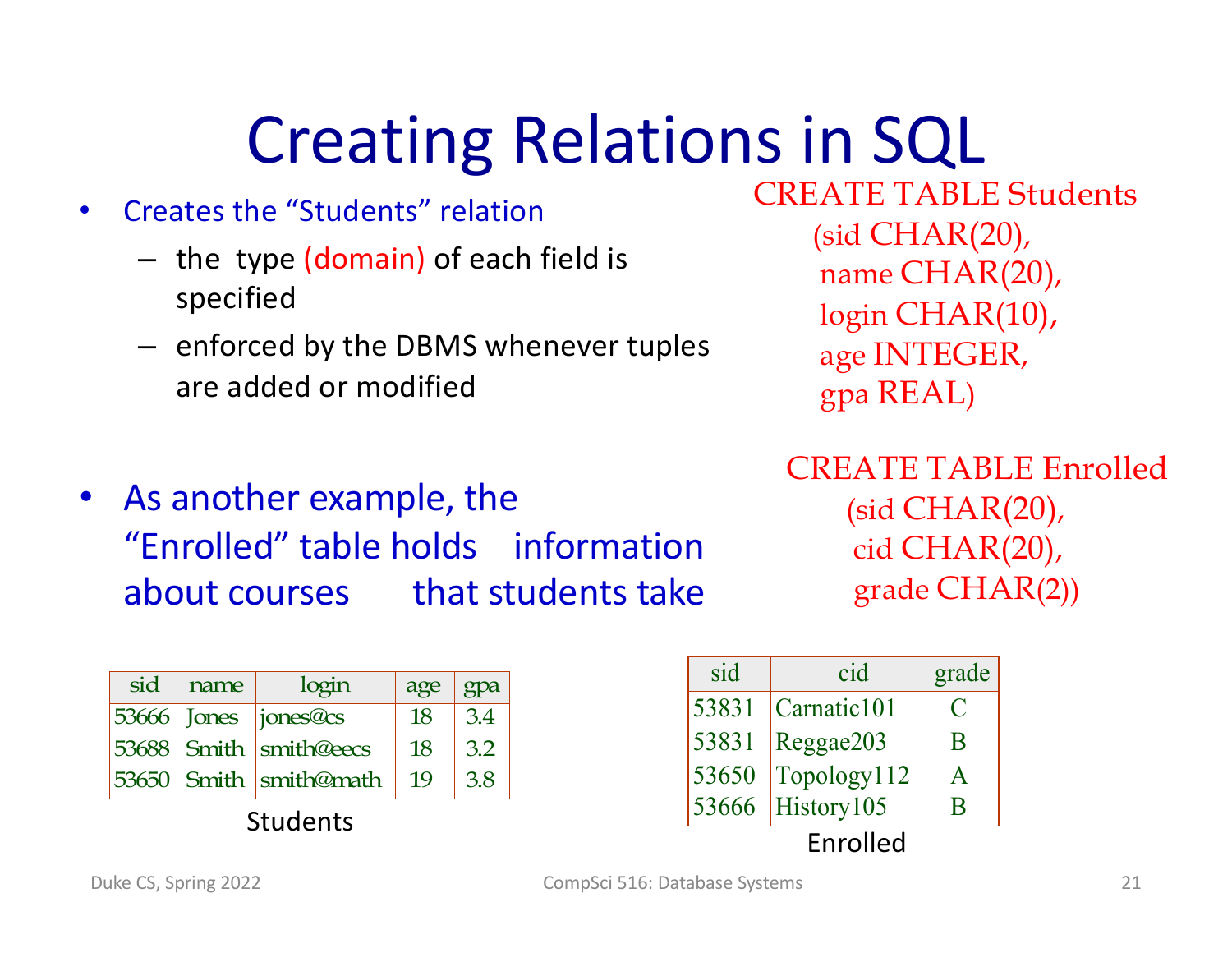# Destroying and Altering Relations

DROP TABLE Students

- Destroys the relation Students
	- The schema information *and* the tuples are deleted.

ALTER TABLE Students ADD COLUMN firstYear: integer

• The schema of Students is altered by adding a new field; every tuple in the current instance is extended with a NULL value in the new field.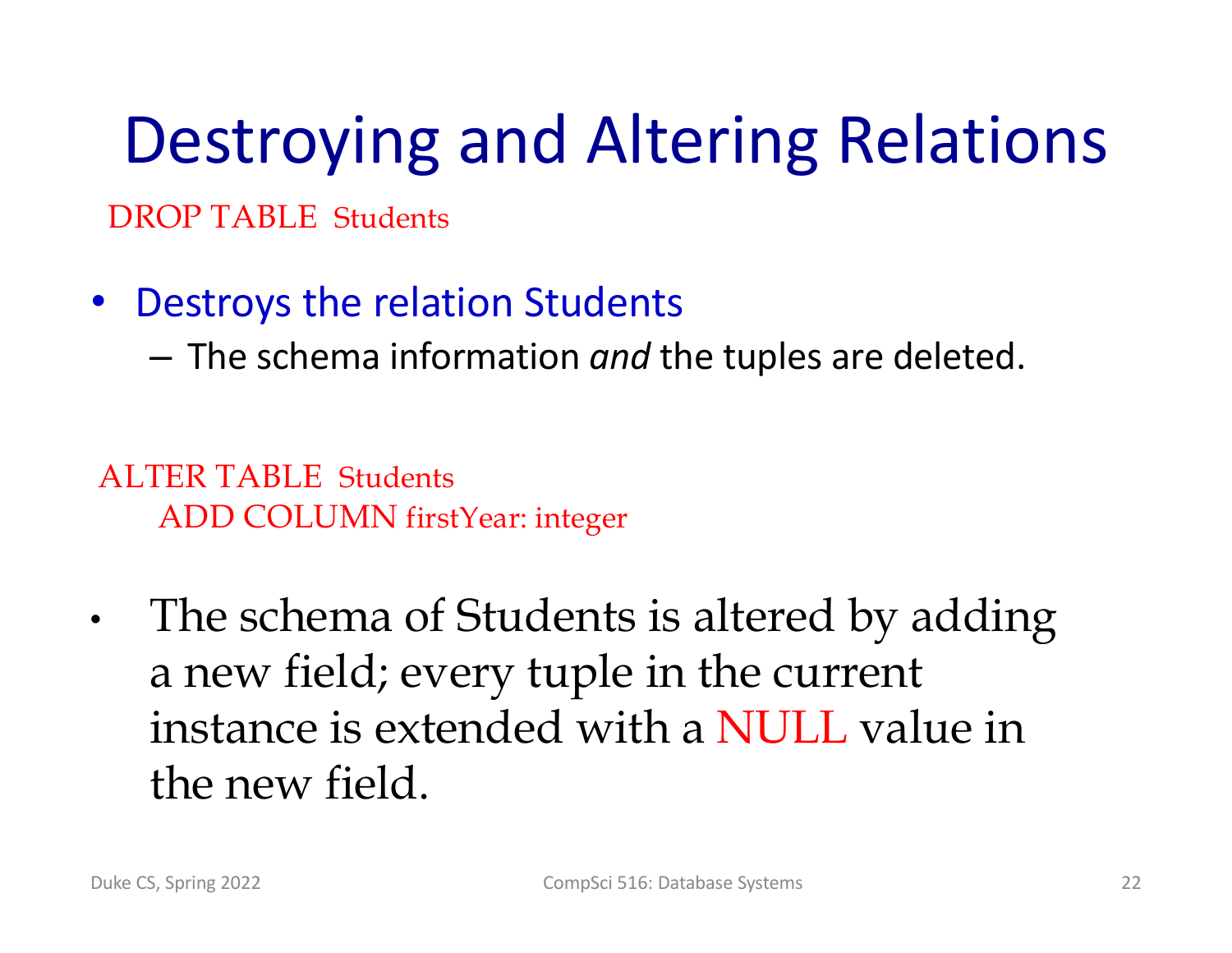# Adding and Deleting Tuples

• Can insert a single tuple using:

INSERT INTO Students (sid, name, login, age, gpa) VALUES (53688, 'Smith', 'smith@ee', 18, 3.2)

• Can delete all tuples satisfying some condition (e.g., name = Smith):

> DELETE FROM Students S WHERE S.name = 'Smith'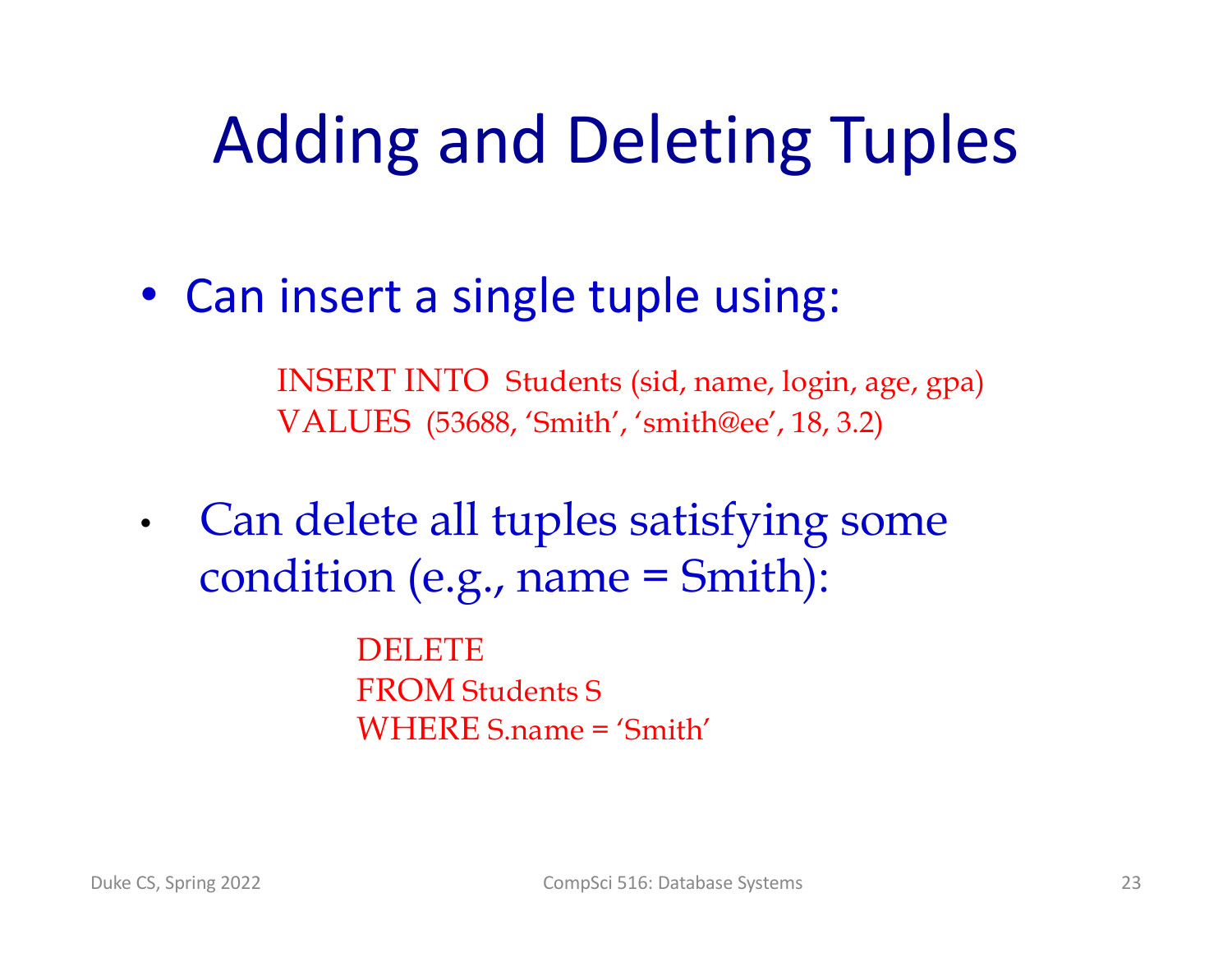# Integrity Constraints (ICs)

- IC: condition that must be true for any instance of the database
	- e.g., domain constraints
	- ICs are specified when schema is defined
	- ICs are checked when relations are modified
- A legal instance of a relation is one that satisfies all specified ICs
	- DBMS will not allow illegal instances
- If the DBMS checks ICs, stored data is more faithful to real-world meaning
	- Avoids data entry errors, too!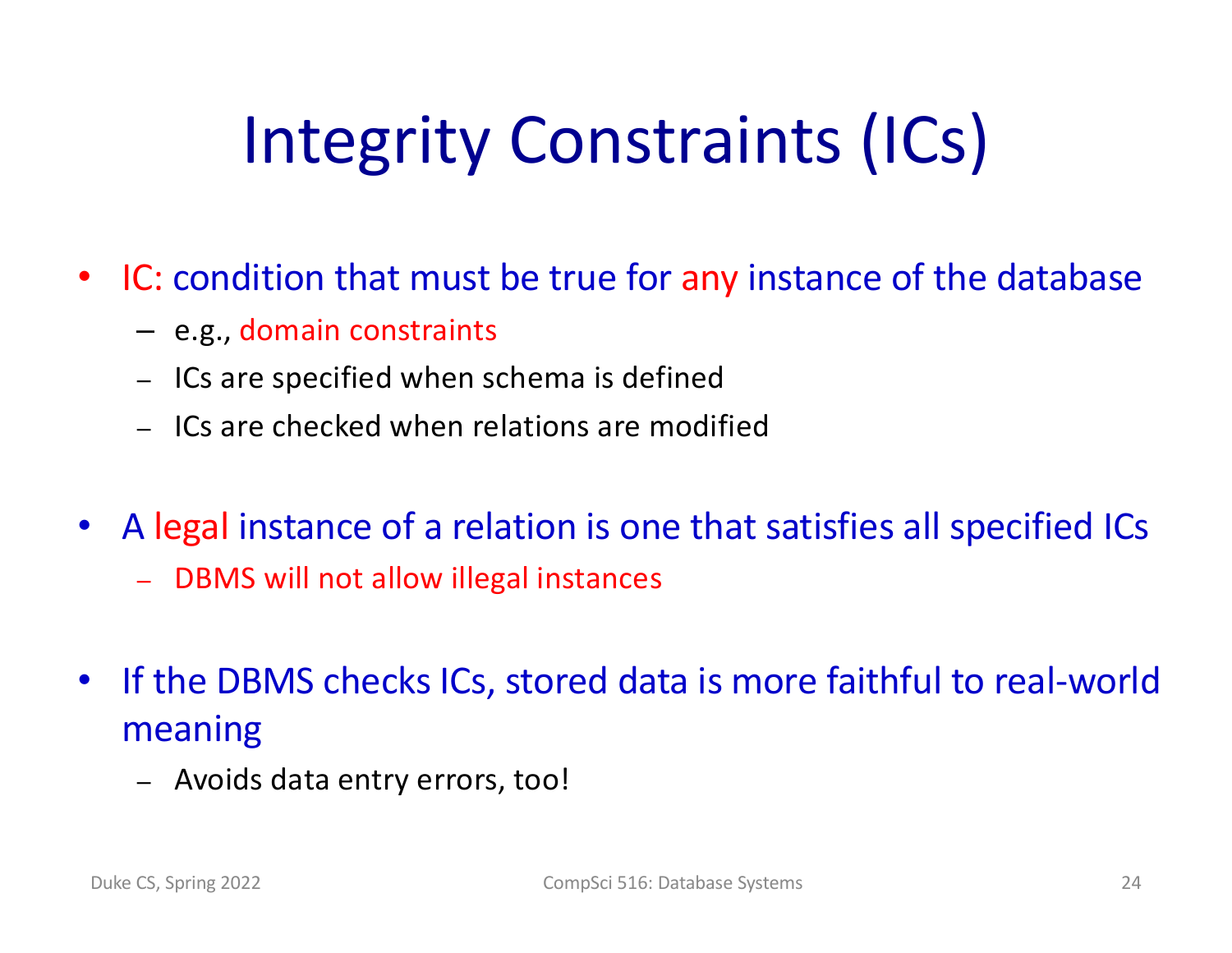## Keys in a Database

- Key / Candidate Key
- Primary Key
- Super Key
- Foreign Key
- Primary key attributes are underlined in a schema
	- Person(pid, address, name)
	- Person2(address, name, age, job)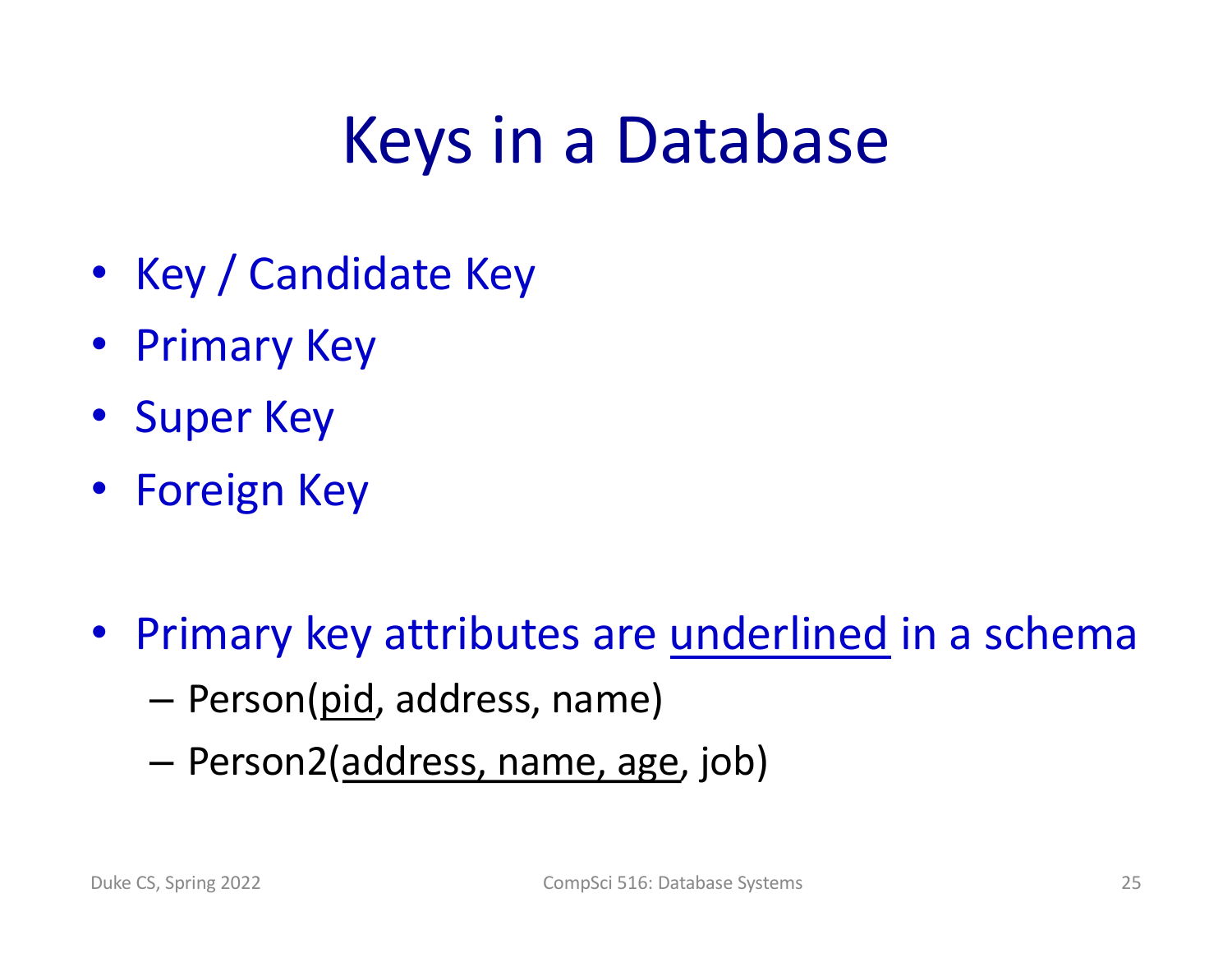# Primary Key Constraints

- A set of fields is a key for a relation if :
	- 1. No two distinct tuples can have same values in all key fields, and 2. This is not true for any subset of the key
- Only Part 1 holds (Part 2 may be false)? A superkey
	- A key is also a superkey.
- If there are > 1 keys for a relation, one of the keys is chosen (by DBA = DB admin) to be the primary key
	- E.g., sid is a key for Students
	- The set {sid, gpa} is a superkey.
- Any possible benefit to refer to a tuple using primary key (than any key)?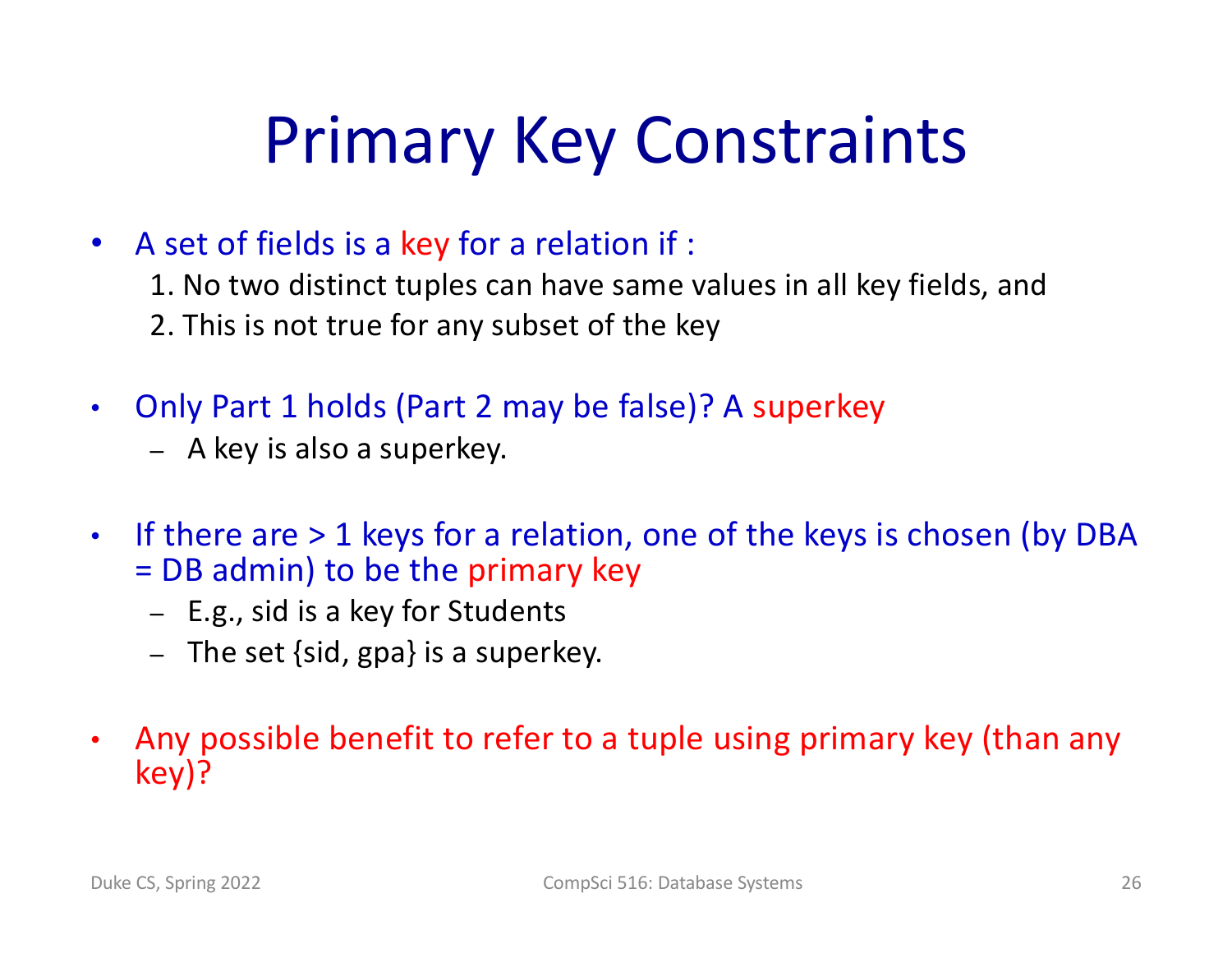- Possibly many candidate keys
	- specified using UNIQUE
	- one of which is chosen as the primary key.

• "For a given student and course, there is a single grade."

CREATE TABLE Enrolled (sid CHAR(20) cid CHAR(20), grade CHAR(2), PRIMARY KEY ???)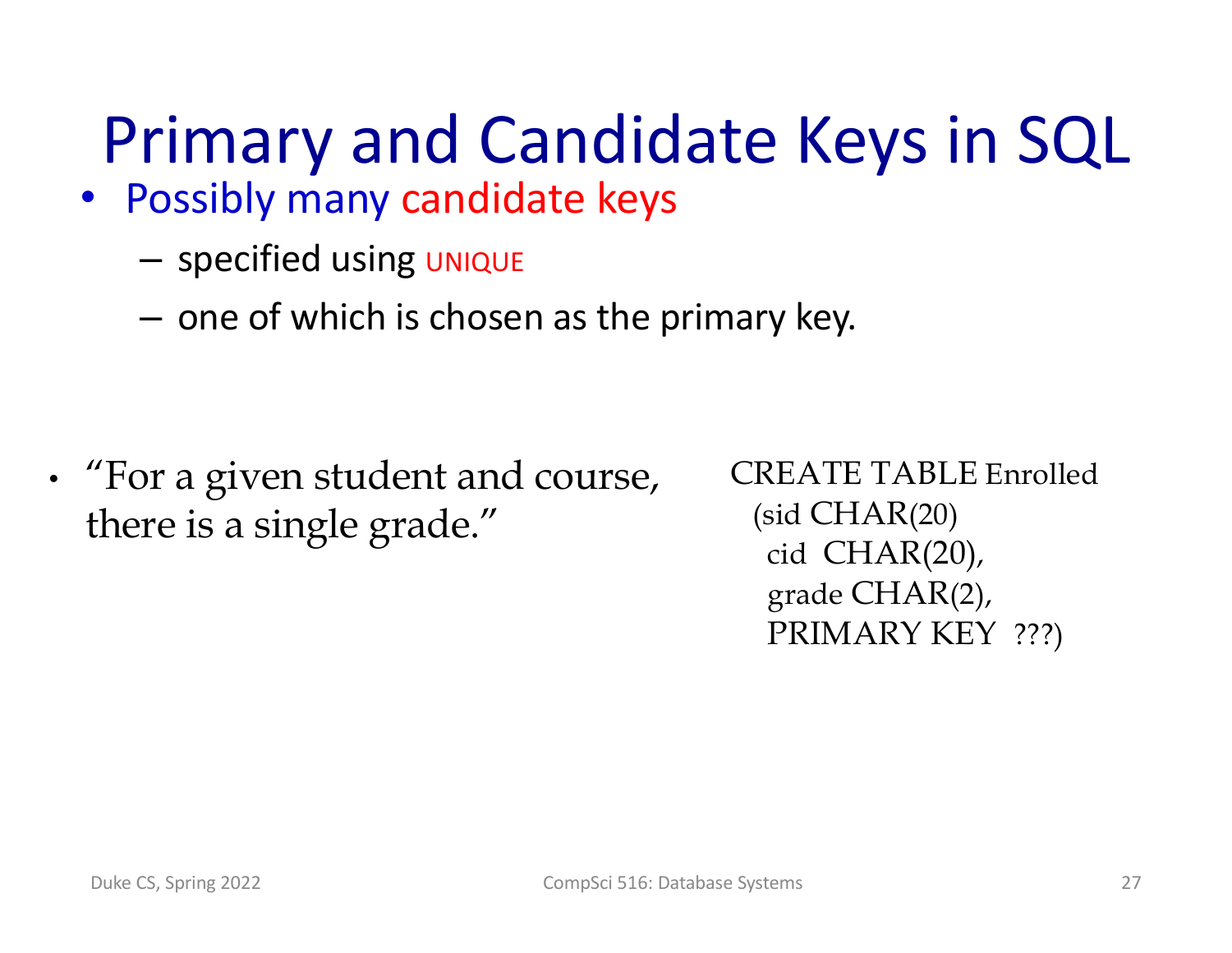- Possibly many candidate keys
	- specified using UNIQUE
	- one of which is chosen as the primary key.

• "For a given student and course, there is a single grade."

CREATE TABLE Enrolled (sid CHAR(20) cid CHAR(20), grade CHAR(2), PRIMARY KEY (sid, cid) )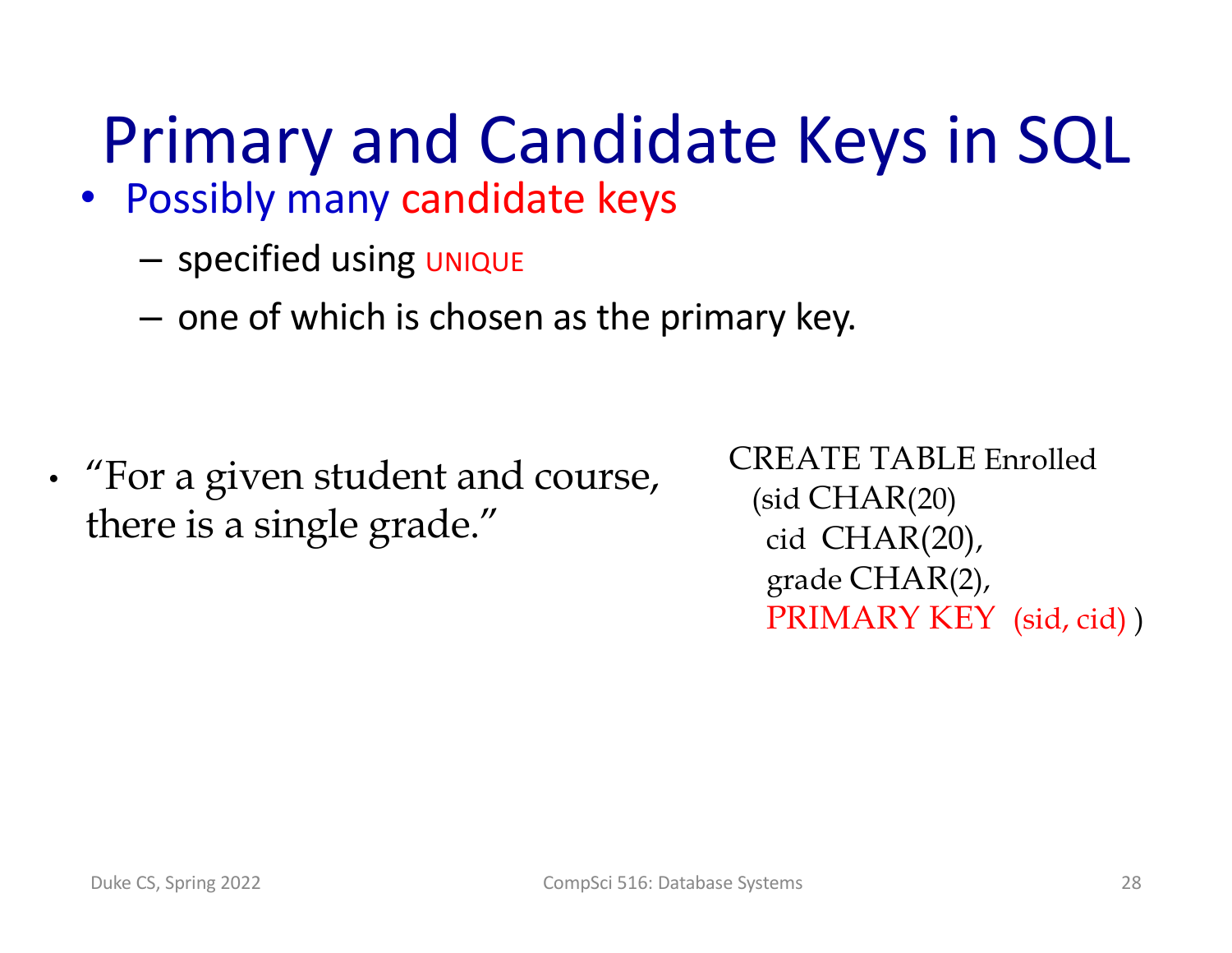- Possibly many candidate keys
	- specified using UNIQUE
	- one of which is chosen as the primary key.
- "For a given student and course, there is a single grade."

CREATE TABLE Enrolled (sid CHAR(20) cid CHAR(20), grade CHAR(2), PRIMARY KEY (sid, cid))

• vs.

• "Students can take only one course, and receive a single grade for that course; further, no two students in a course receive the same grade."

CREATE TABLE Enrolled

(sid CHAR(20) cid CHAR(20), grade CHAR(2), PRIMARY KEY ???, UNIQUE ??? )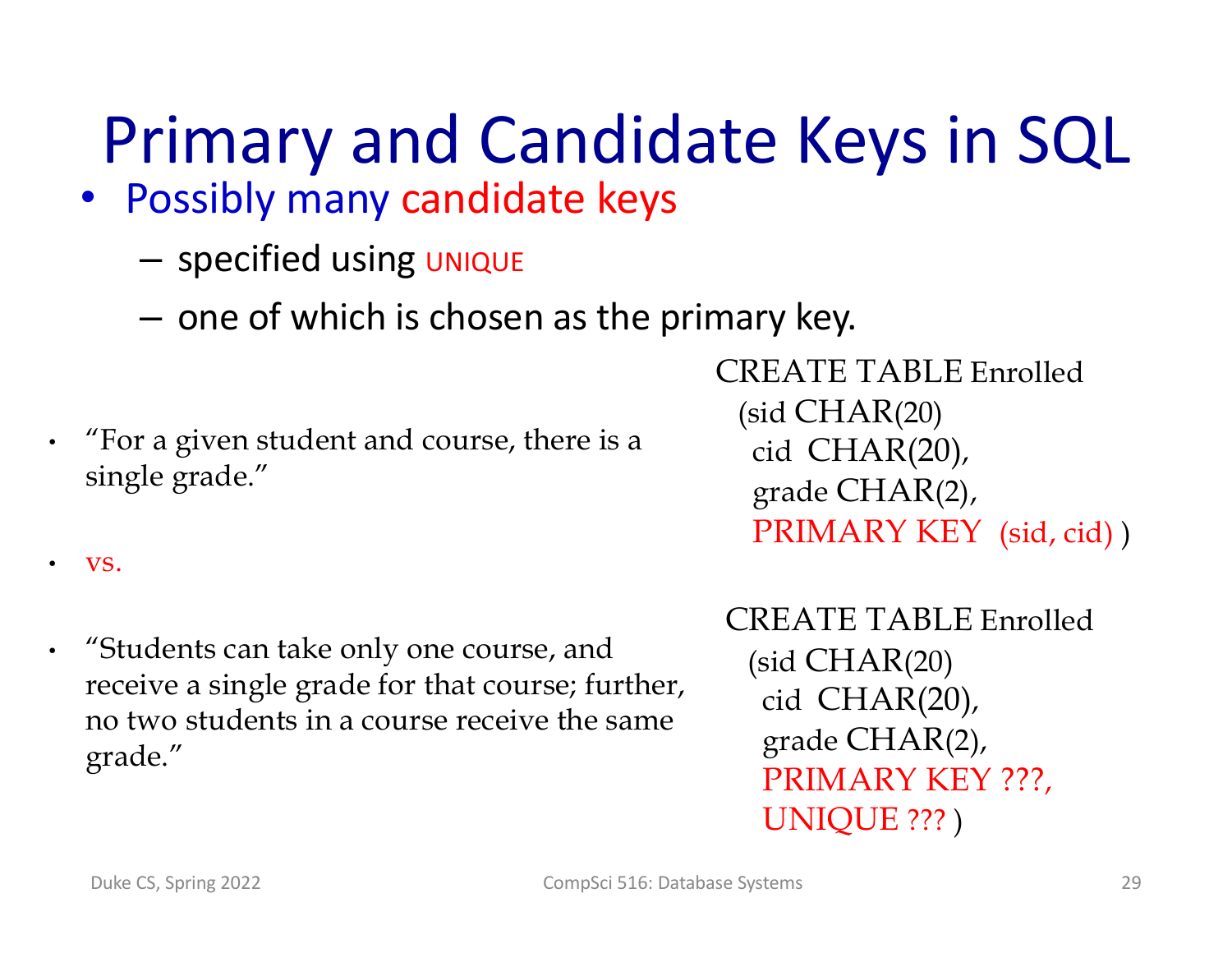- Possibly many candidate keys
	- specified using UNIQUE
	- one of which is chosen as the primary key.
- "For a given student and course, there is a single grade."
- vs.
- "Students can take only one course, and receive a single grade for that course; further, no two students in a course receive the same grade."

CREATE TABLE Enrolled (sid CHAR(20) cid CHAR(20), grade CHAR(2), PRIMARY KEY (sid,cid))

CREATE TABLE Enrolled (sid CHAR(20) cid CHAR(20), grade CHAR(2), PRIMARY KEY sid, UNIQUE (cid, grade))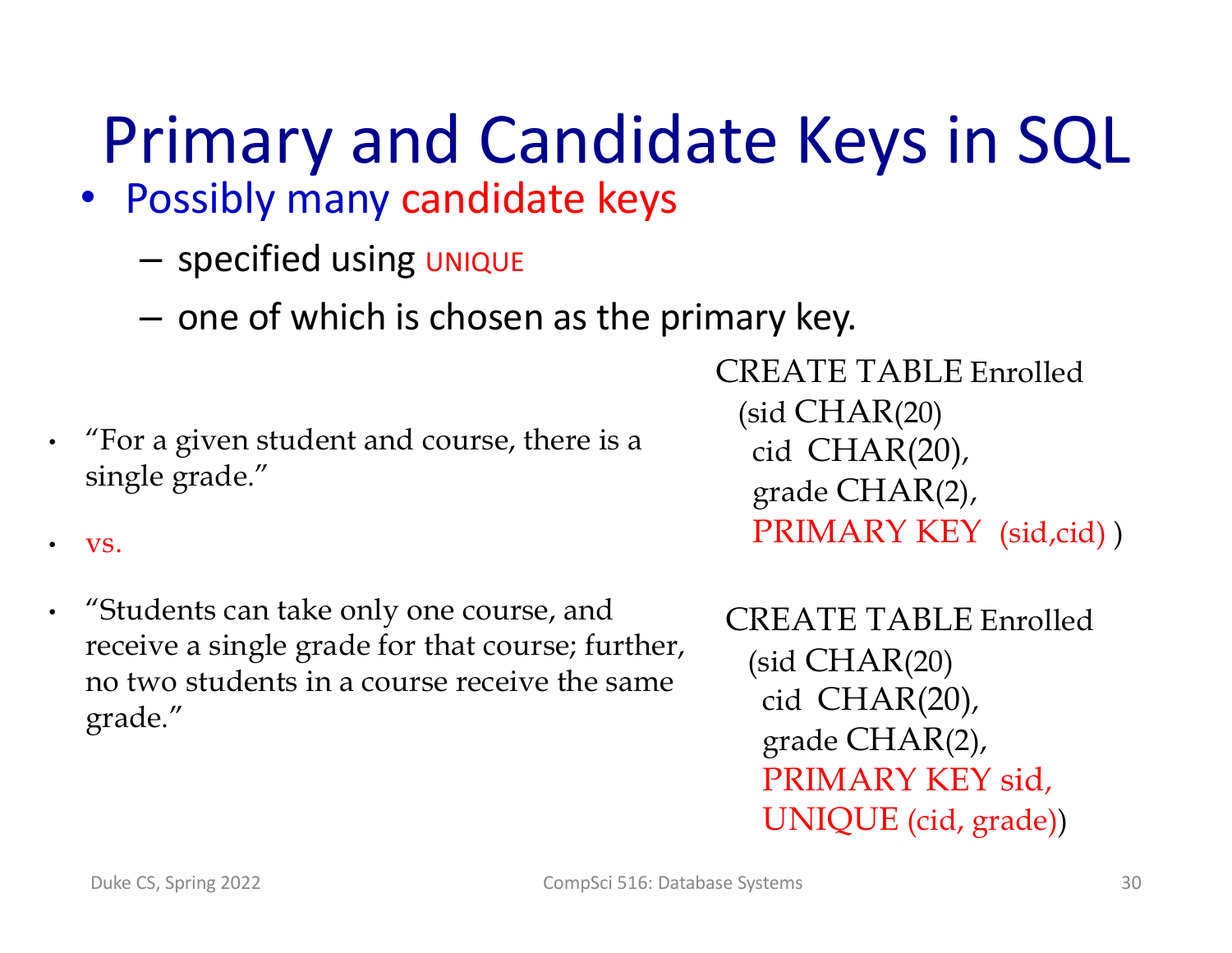- Possibly many candidate keys
	- specified using UNIQUE
	- one of which is chosen as the primary key.
- "For a given student and course, there is a single grade."
- vs.
- "Students can take only one course, and receive a single grade for that course; further, no two students in a course receive the same grade."

#### • Used carelessly, an IC can prevent the storage of database instances that arise in practice!

CREATE TABLE Enrolled (sid CHAR(20) cid CHAR(20), grade CHAR(2), PRIMARY KEY (sid,cid))

CREATE TABLE Enrolled (sid CHAR(20) cid CHAR(20), grade CHAR(2), PRIMARY KEY sid, UNIQUE (cid, grade))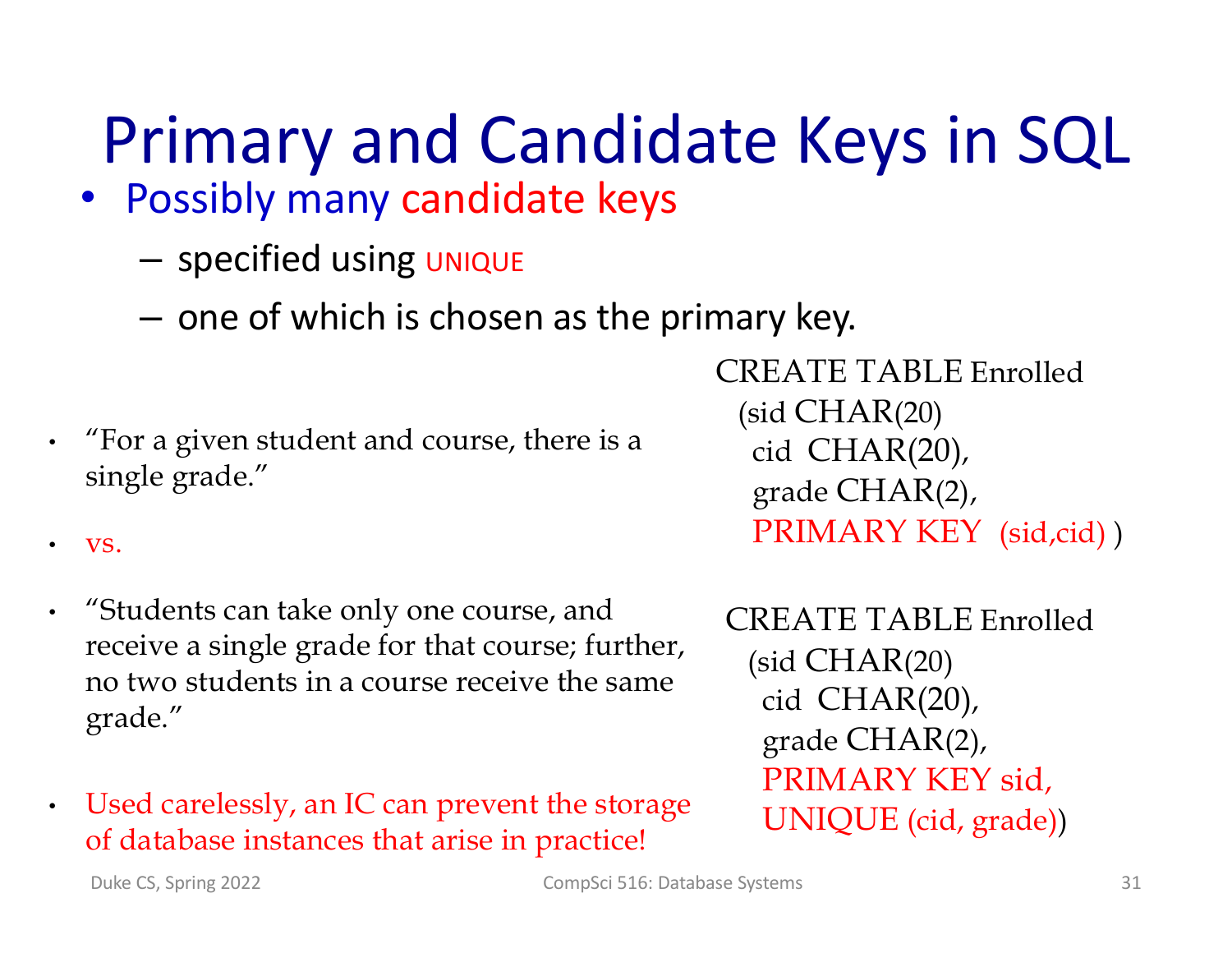# Foreign Keys, Referential Integrity

- Foreign key : Set of fields in one relation that is used to `refer' to a tuple in another relation
	- Must correspond to primary key of the second relation
	- Like a `logical pointer'
- E.g. sid is a foreign key referring to Students:
	- Enrolled(sid: string, cid: string, grade: string)
	- If all foreign key constraints are enforced, referential integrity is achieved
	- i.e., no dangling references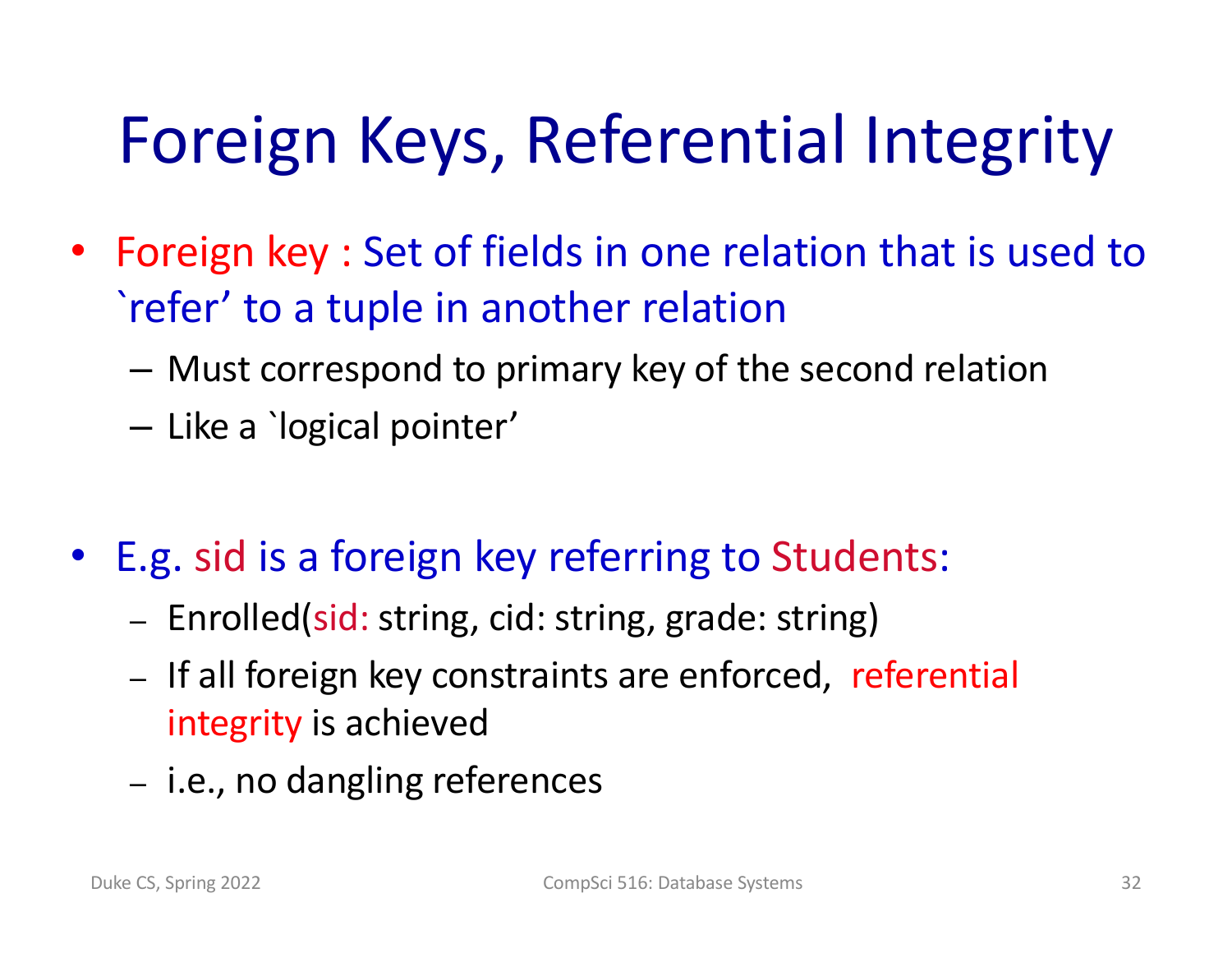# Foreign Keys in SQL

• Only students listed in the Students relation should be allowed to enroll for courses

> CREATE TABLE Enrolled (sid CHAR(20), cid CHAR(20), grade CHAR(2), PRIMARY KEY (sid,cid), FOREIGN KEY (sid) REFERENCES Students )

#### Enrolled

|     |                        |       | <b>Students</b> |       |                        |     |     |
|-----|------------------------|-------|-----------------|-------|------------------------|-----|-----|
| sid | cid                    | grade |                 |       |                        |     |     |
|     | $ 53666 $ Carnatic 101 |       | sid             | name  | login                  | age | gpa |
|     | $ 53666 $ Reggae203    | B     | 53666           | Jones | jones@cs               | 18  | 3.4 |
|     | $53650$ Topology112    | Α     |                 |       | 53688 Smith smith@eecs | 18  | 3.2 |
|     | $53666$ History 105    |       | 53650           |       | Smith smith@math       | 19  | 3.8 |
|     |                        |       |                 |       |                        |     |     |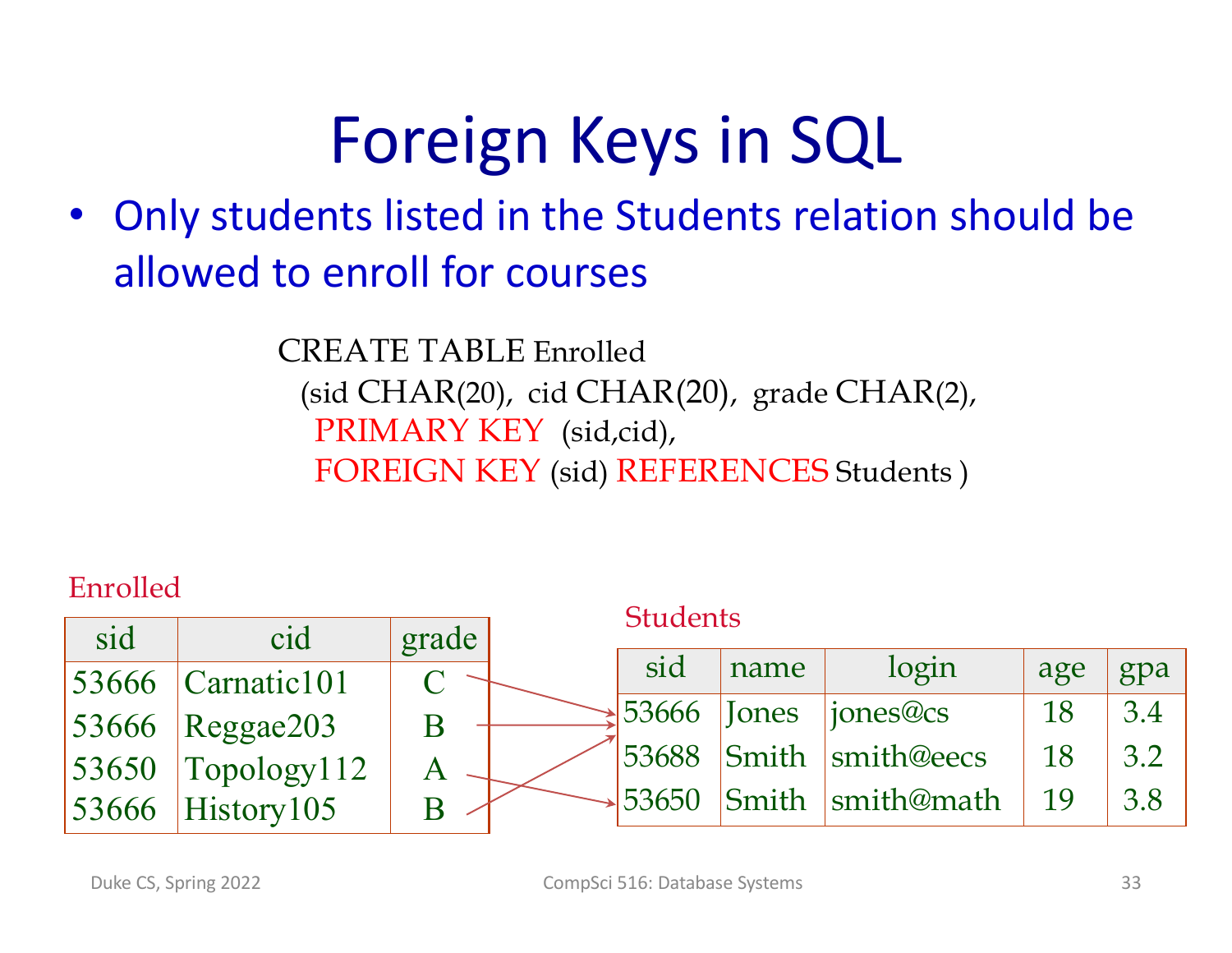# Enforcing Referential Integrity

#### • Consider Students and Enrolled

- sid in Enrolled is a foreign key that references Students.
- What should be done if an Enrolled tuple with a non-existent student id is inserted?
	- Reject it!
- What should be done if a Students tuple is deleted?
	- Three semantics allowed by SQL
	- 1. Also delete all Enrolled tuples that refer to it (cascade delete)
	- 2. Disallow deletion of a Students tuple that is referred to
	- 3. Set sid in Enrolled tuples that refer to it to a default sid
	- 4. (in addition in SQL): Set sid in Enrolled tuples that refer to it to a special value null, denoting `unknown' or `inapplicable'
- Similar if primary key of Students tuple is updated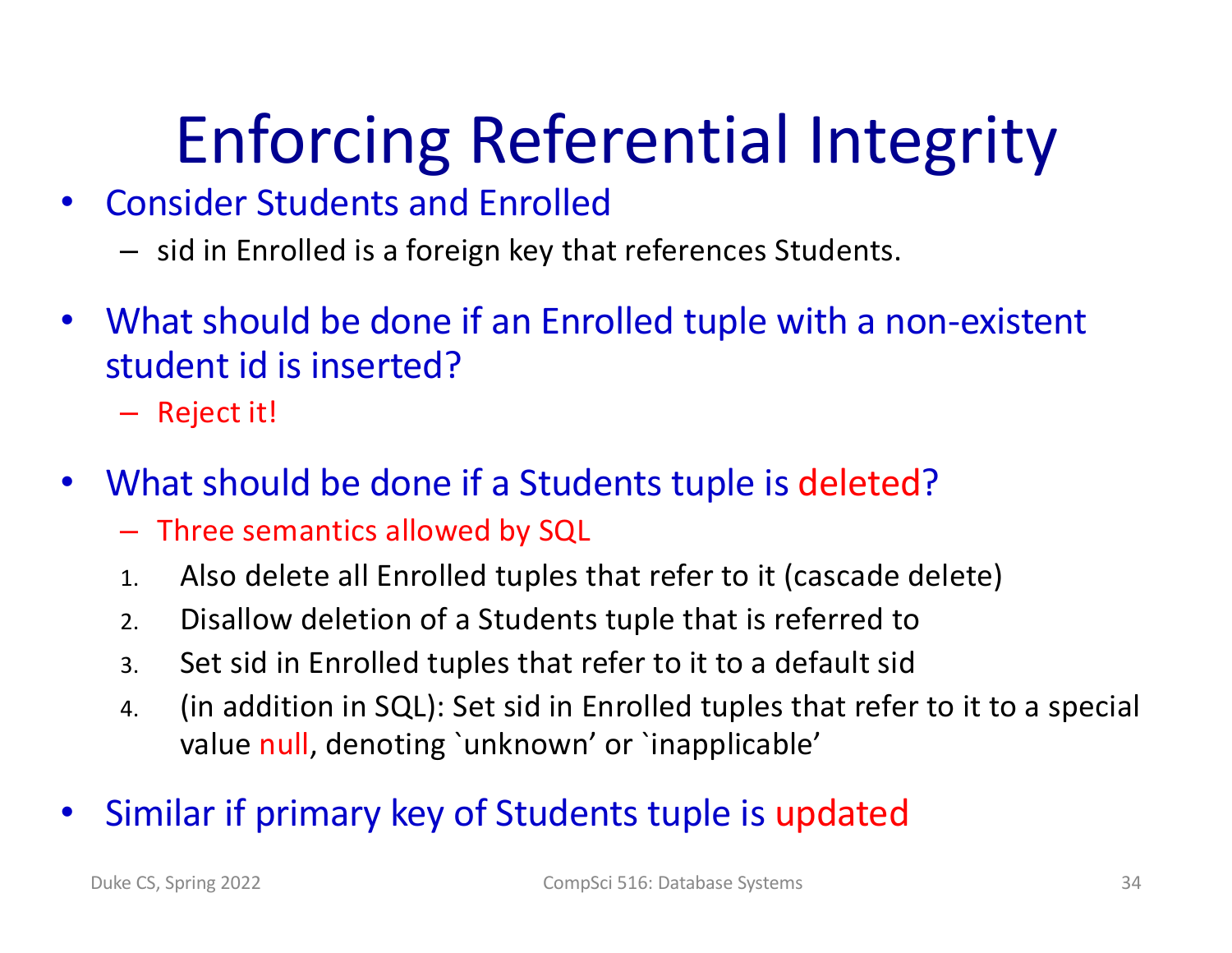## Referential Integrity in SQL

- SQL/92 and SQL:1999 support all 4 options on deletes and updates.
	- Default is NO ACTION (delete/update is rejected)
	- CASCADE (also delete all tuples that refer to deleted tuple)
	- SET NULL / SET DEFAULT (sets foreign key value of referencing tuple)

CREATE TABLE Enrolled (sid CHAR(20) DEFAULT '000', cid CHAR(20), grade CHAR(2), PRIMARY KEY (sid,cid), FOREIGN KEY (sid) REFERENCES Students ON DELETE CASCADE ON UPDATE SET DEFAULT )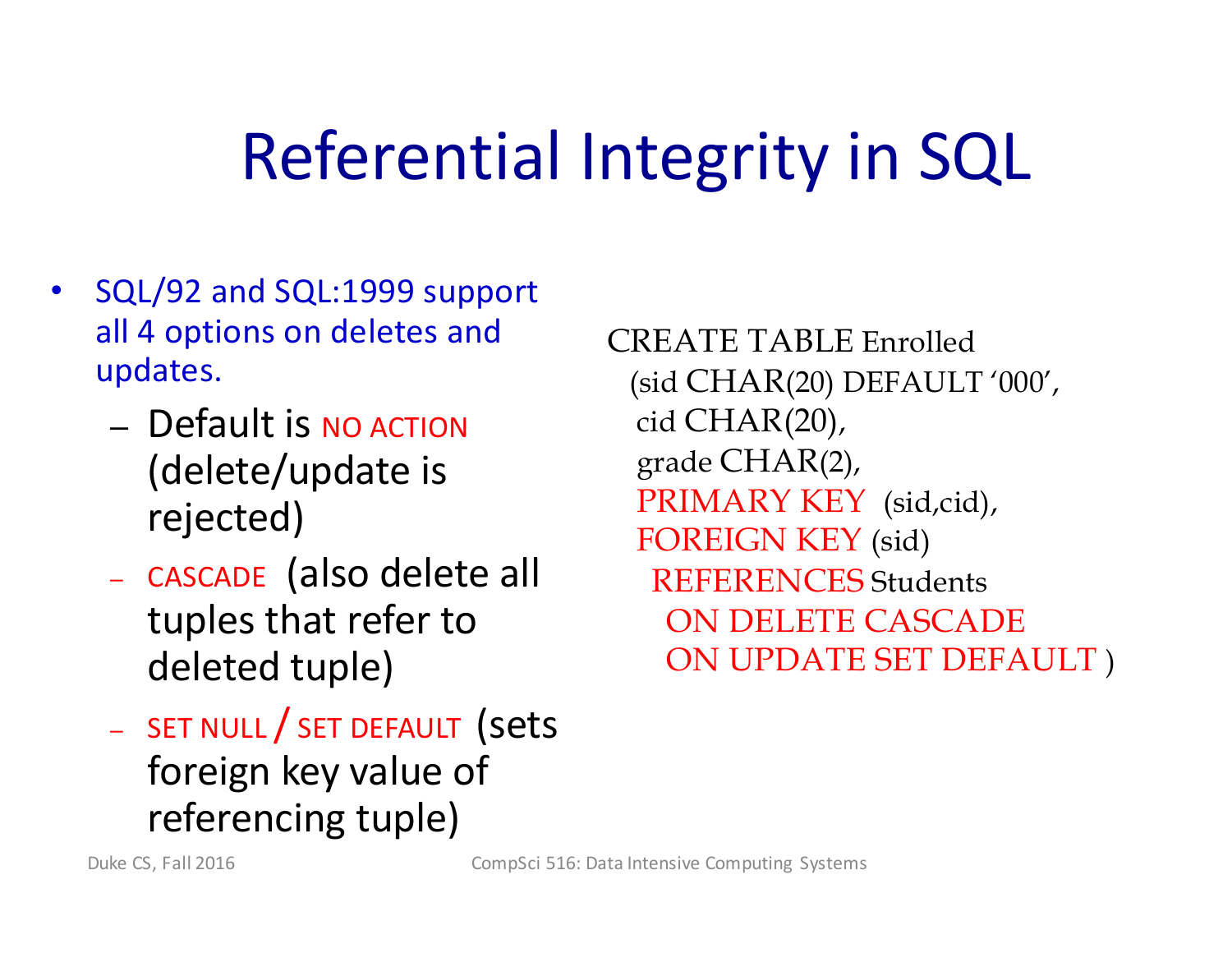# Where do ICs Come From?

- ICs are based upon the semantics of the real-world enterprise that is being described in the database relations
- Can we infer ICs from an instance?
	- We can check a database instance to see if an IC is violated, but we can NEVER infer that an IC is true by looking at an instance.
	- An IC is a statement about all possible instances!
	- From example, we know name is not a key, but the assertion that sid is a key is given to us.
- Key and foreign key ICs are the most common; more general ICs supported too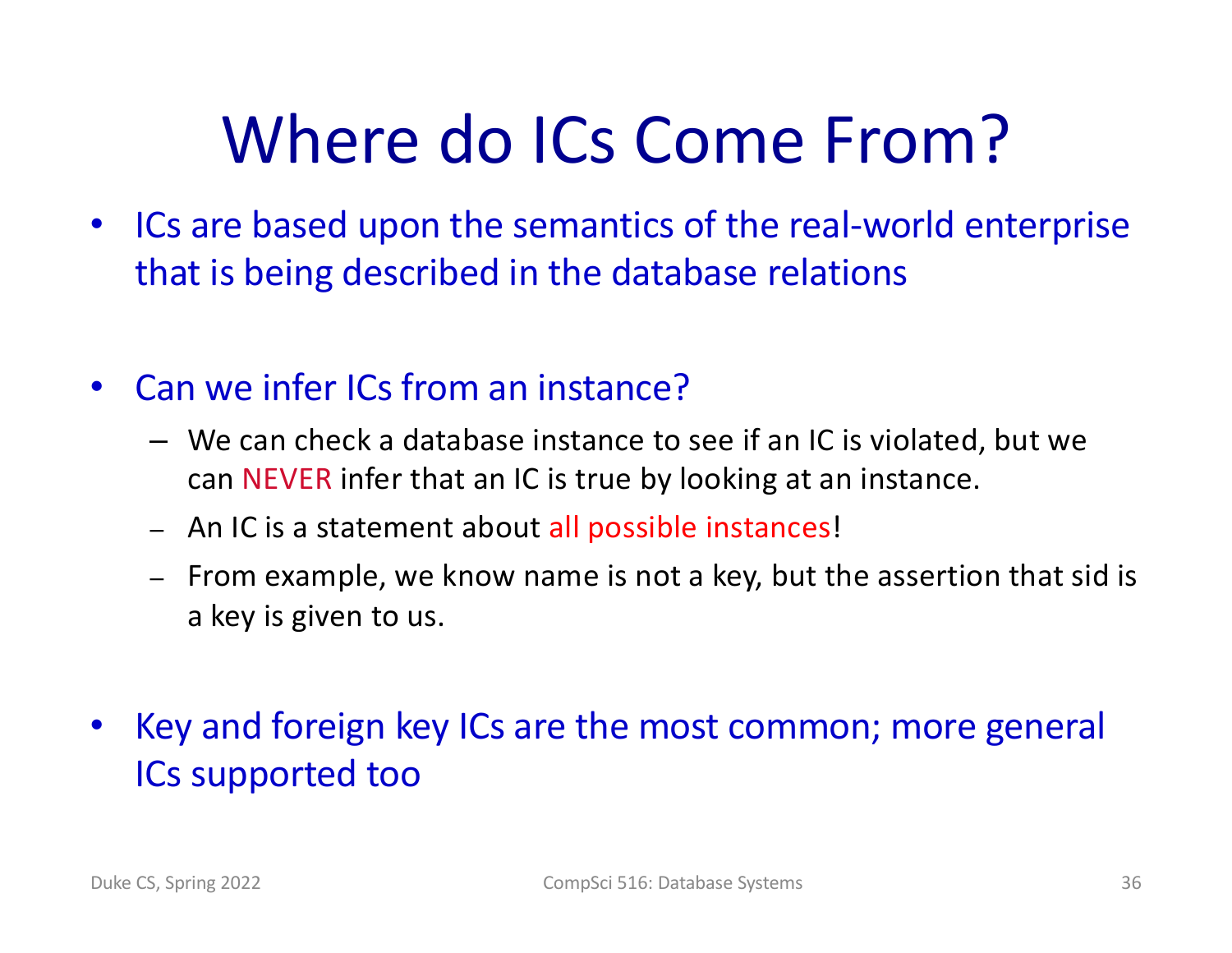### Example Instances

- What does the key (sid, bid, day) in Reserves mean?
- If the key for the Reserves relation contained only the attributes (*sid*, *bid)*, how would the semantics differ?

| Janul |        |        |     |
|-------|--------|--------|-----|
| sid   | sname  | rating | age |
| 22    | dustin |        | 45  |
| 31    | lubber | 8      | 55  |
| 58    | rusty  | 10     | 35  |

#### Reserves

Sailor

|    | sid bid day |              |
|----|-------------|--------------|
| 22 |             | 101 10/10/96 |
| 58 |             | 103 11/12/96 |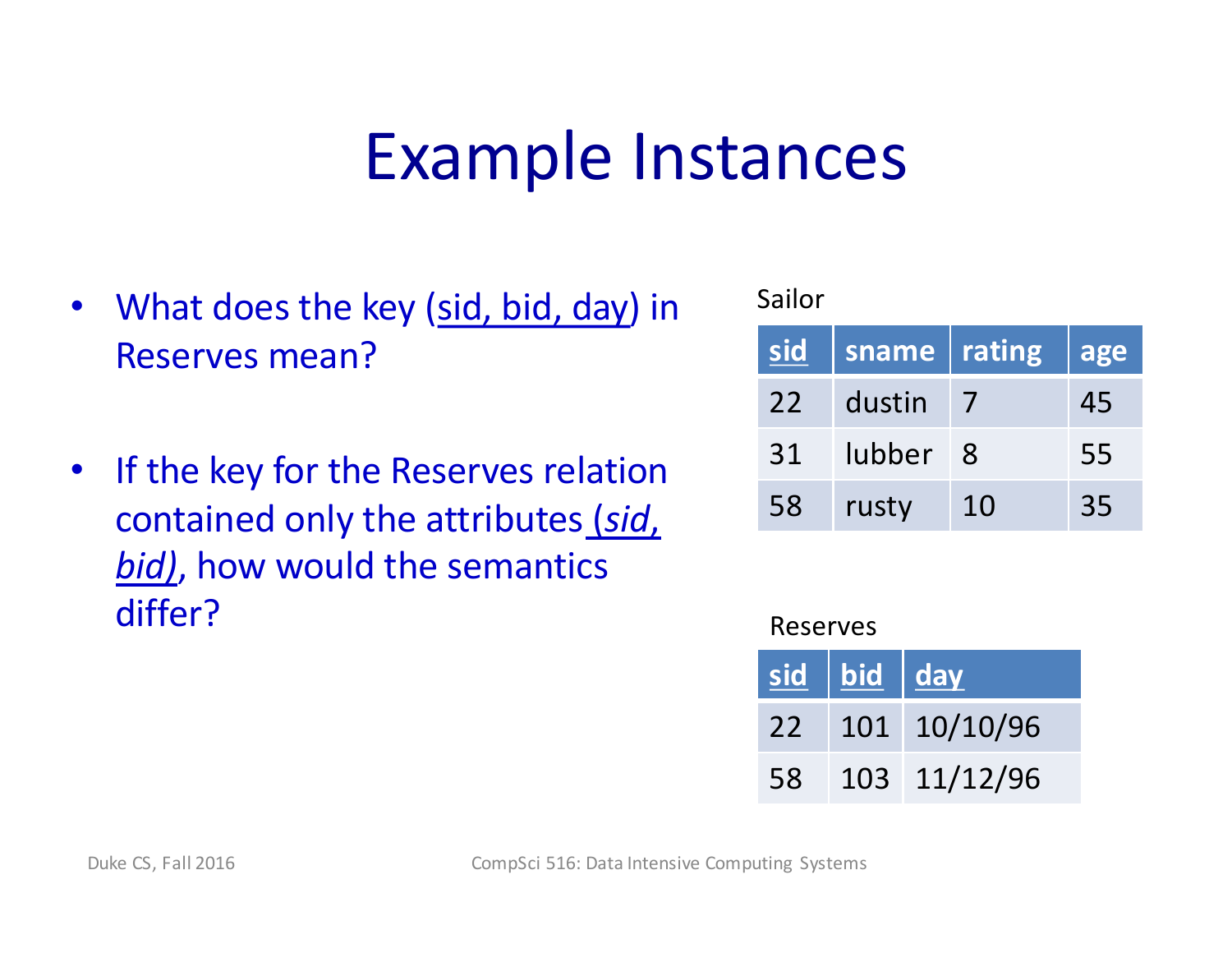# End of Lecture-3 (01/13)

- TODOs:
	- 1. Start working on HW1-Part I:
		- Sakai -> Resources -> Homeworks -> HW1
	- 2. Read course policy [\(link](https://courses.cs.duke.edu/spring22/compsci516/Lectures/CompSci516-HonorCode.pdf)) carefully before you start
	- 3. Go to office hours if you have questions
		- Links on Ed
	- 4. Check out the Project thread on Ed and keep looking for teams / teammates
	- 5. Practice SQL on MovieLens, create / update new tables in a new database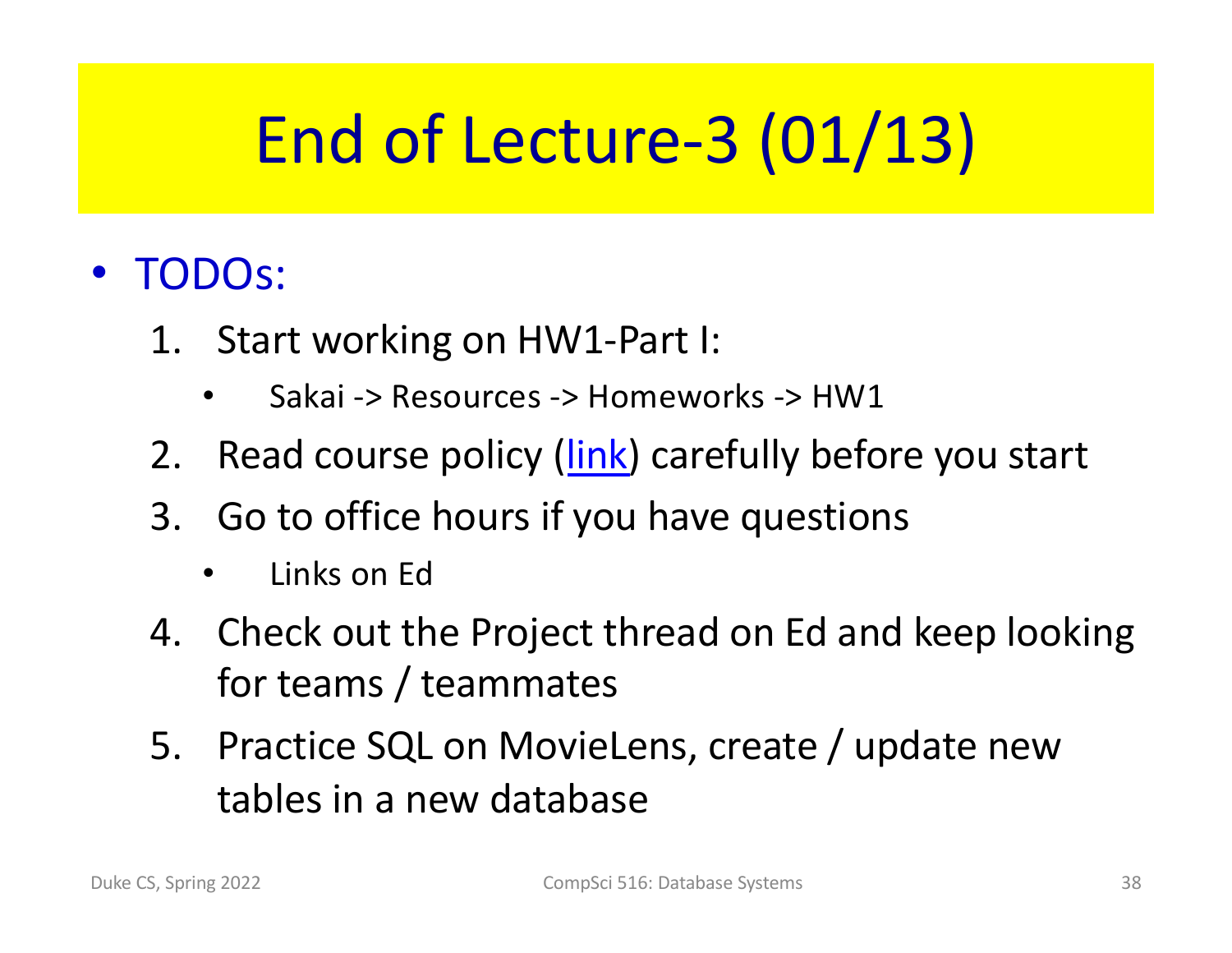### Optional reading for SQL programming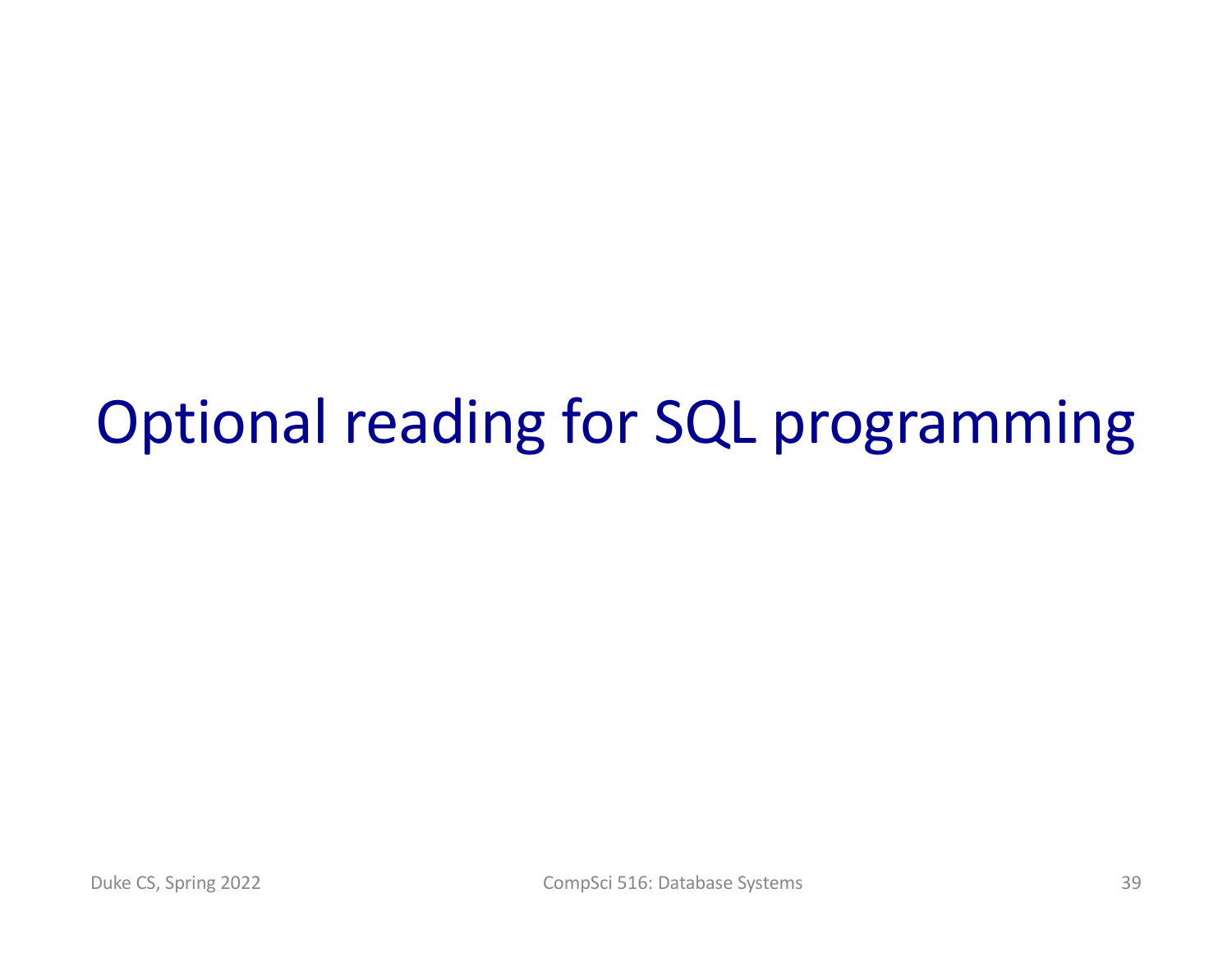## Prepared statements: motivation

| while True:                                            |
|--------------------------------------------------------|
| # Input bar, beer, price                               |
| cur.execute(""                                         |
| <b>UPDATE Serves</b>                                   |
| $SET$ price = %s                                       |
| WHERE $bar = \%s$ AND beer = %s"', (price, bar, beer)) |
| # Check result                                         |

- Every time we send an SQL string to the DBMS, it must perform parsing, semantic analysis, optimization, compilation, and finally execution
- A typical application issues many queries with a small number of patterns (with different parameter values)
- Can we reduce this overhead?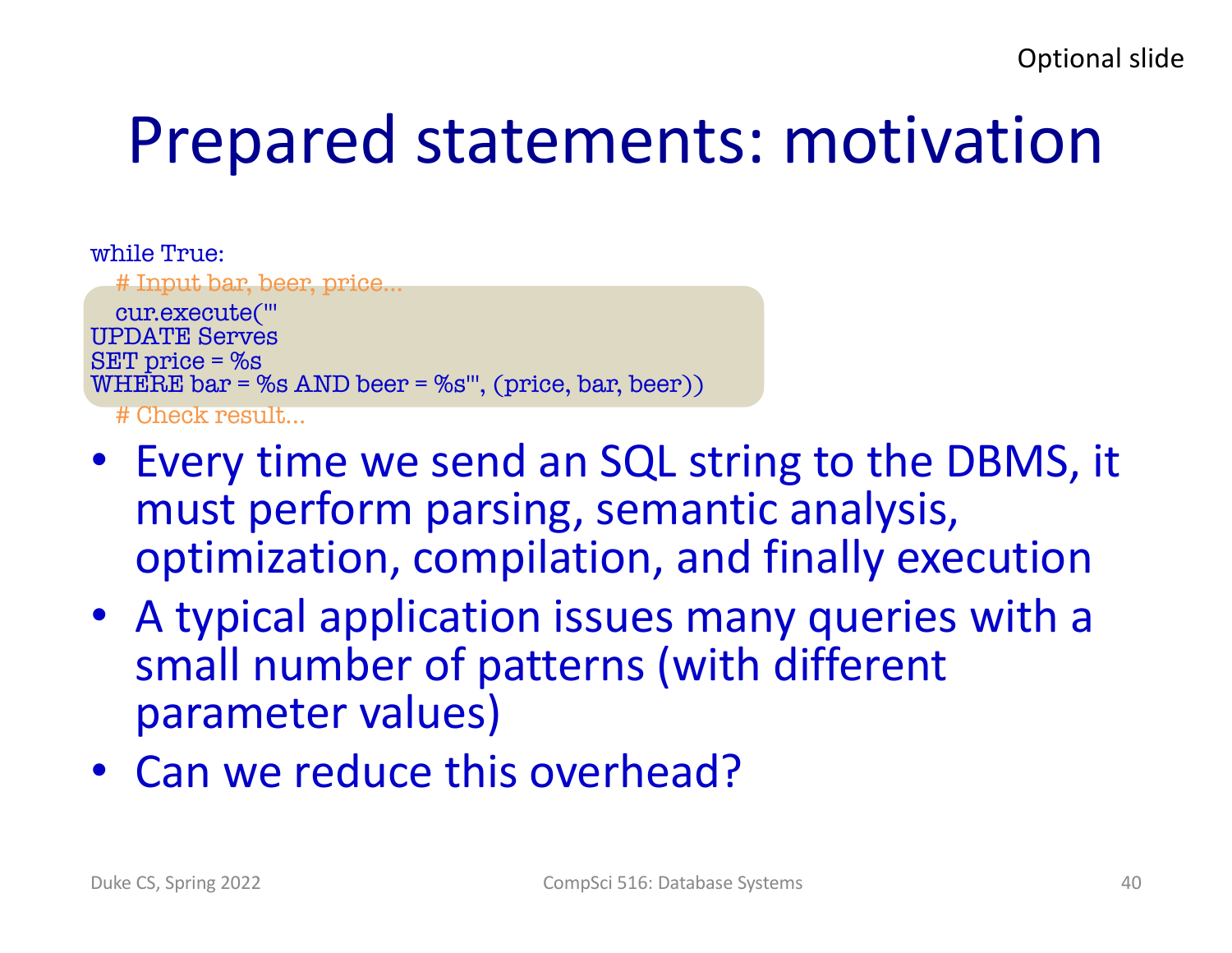## Prepared statements: example



# Check result...

- The DBMS performs parsing, semantic analysis, optimization, and compilation only once, when it "prepares" the statement
- At execution time, the DBMS only needs to check parameter types and validate the compiled plan
- Most other API's have better support for prepared statements than psycopg2
	- E.g., they would provide a cur.prepare() method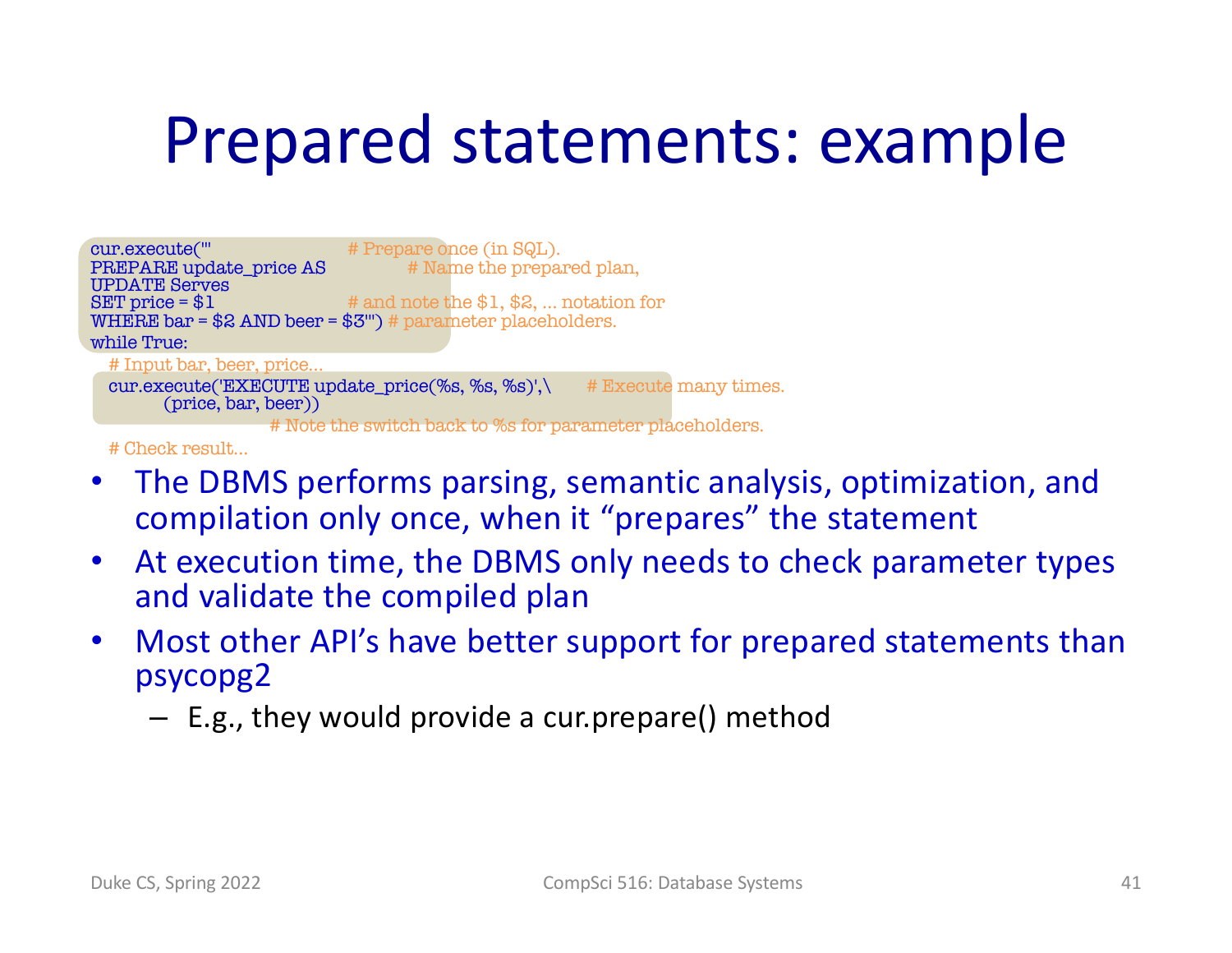# SQL Injection Attack



- The school probably had something like: cur.execute("SELECT \* FROM Students " + \ "WHERE (name = '" + **name** + "')") where name is a string input by user
- Suppose name = Robert'; DROP TABLE Students
	- Drop deletes a table
	- -- starts a comment

– Becomes SELECT \* FROM Students WHERE (name = 'Robert'; DROP TABLE Students; -- 1

http://xkcd.com/327/